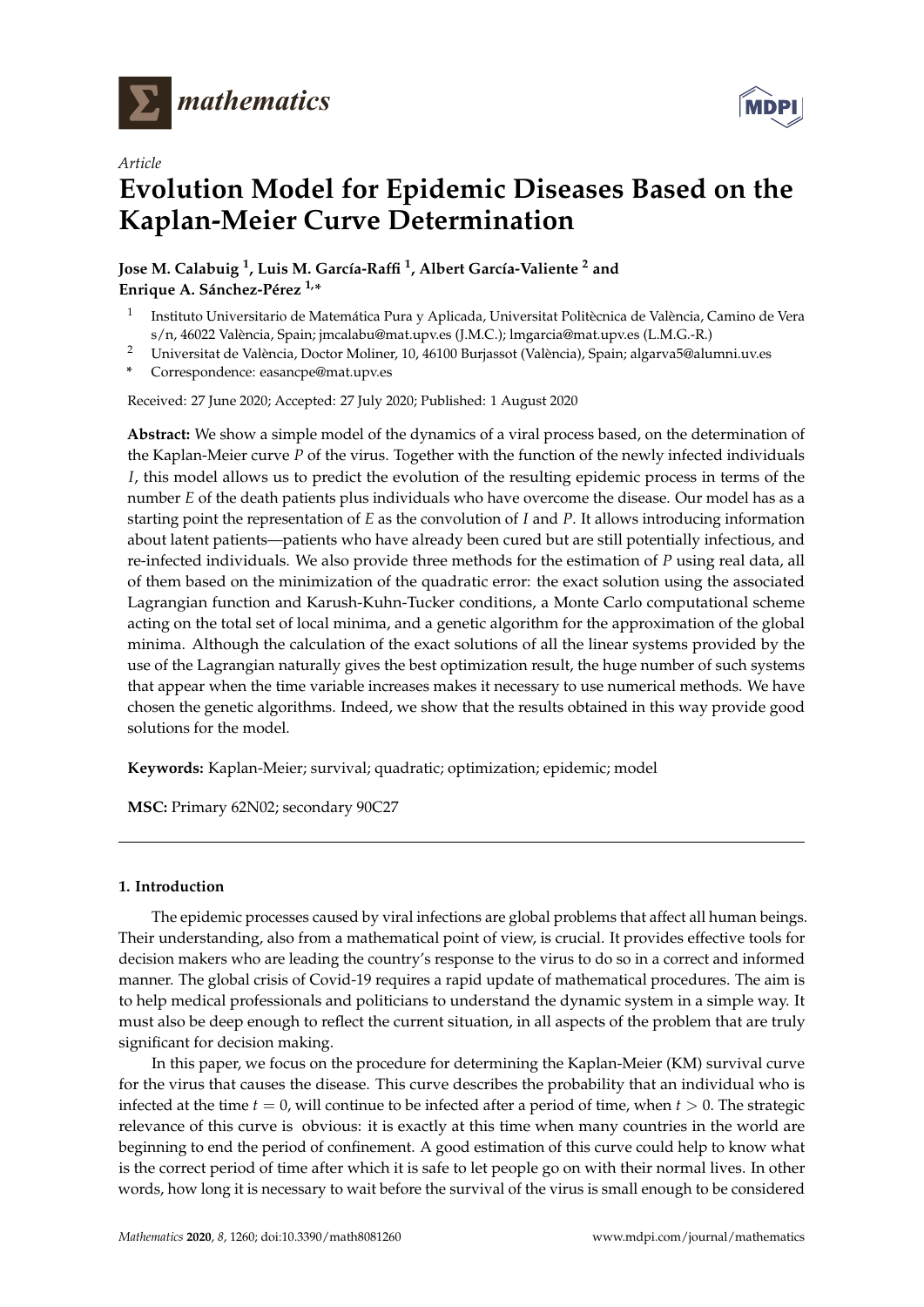insignificant. The risk of new infections after the first wave is also evident as can be seen in many countries at this time. In this way survival curves can help manage the response of health systems.

Table [1](#page-1-0) presents the main variables considered in the model. One of the main problems in analyzing the real dynamics is that the way in which different countries are measuring these variables differs greatly. Moreover their values do not correspond at all to the real values of these variables. This was the case, for example, during the Covid-19 pandemic. When mass testing was not possible due to lack of tests caused by strong international demand, sick people were either counted as Covid-19 patients or not, depending on the symptoms. In particular, in some countries (Spain or France) some deaths in nursing homes have not been recorded as deaths caused by Covid-19. In other countries (Germany), deaths of already ill people who eventually died for other reasons but who tested positive for Covid-19 were not recorded as deaths by Covid-19. In addition, a patient was considered free of the virus once they left the hospital. However often returned positive after a few days, or negative several days before leaving the hospital. The decision on how to do this was made with different criteria depending on the region. In fact this was a source of national discussion in countries like Spain, as the interested reader can find in local newspapers from March to May 2019.

**Table 1.** Main variables used in the model.

| $I(s)$ number of new infections at time s                |
|----------------------------------------------------------|
| $M(s)$ number of death patients at that time s           |
| $F(s)$ number of patients considered recovered at time s |

<span id="page-1-0"></span>This means that, although one might think that the Kaplan-Meier curve of the virus has to be independent of the country—it only depends on the virus itself and how it affects humans, this is not really true: each country has its own viral behavior. From a mathematical point of view, this is not a problem. The prediction that governments are interested in making refers to their own defined variables, *as long as this definition is not changed throughout the period.* Consequently, each region has its own curve, and similar curves indicate similar variable definitions, rather than the similarity of virus characteristics in different countries.

Choosing the right set of independent variables to fully describe the system could significantly improve the characteristics of the model allowing each country's data to be modeled in a general scheme based on more variables. This could be done in several ways, depending on the analyst's point of view. The logrank test can be used to check whether two different populations, for example from different countries, follow the same statistical description. In the context of regression analysis, well-known classical techniques can also be used. This is for instance the case of the comparison of standardized regression coefficients R, or the analysis of the increase in R-squared when a new variable is added to a model that already contains all other variables. The principal values method would also provide a way to look for a reduced set of relevant independent variables. In the case of this paper we will only consider the number of new infected individuals as independent variable, and the number of recovered patients plus the dead as a dependent variable, and so a general study is not considered.

With regard to the Covid-19 crisis, attention has focused on determining the epidemic (epi) curves, which provide an understanding of the global dynamics of the viral pandemic. Updated information on this highly topical subject can be found in References [\[1–](#page-23-0)[3\]](#page-23-1). The main mathematical models that support the description and forecast of its dynamics are based on the SIR model of the spread of the disease, and on variations of this model. The main objective of this mathematical structure is to predict the values of the main variables after a period of time, which makes it possible to forecast the number of individuals *I* infected and recovered (plus the dead) *E*. However, our interest is to calculate a different component of the system, the KM survival curve P. We will demonstrate that *E* can be estimated by means of a simple formula that involves the convolution of functions, as  $E = I * \mathcal{P}$ .

Let us mention that this article is of a mathematical nature, and we are interested in developing a procedure for the calculation of the Kaplan-Meier curve by means of empirical data. Our ideas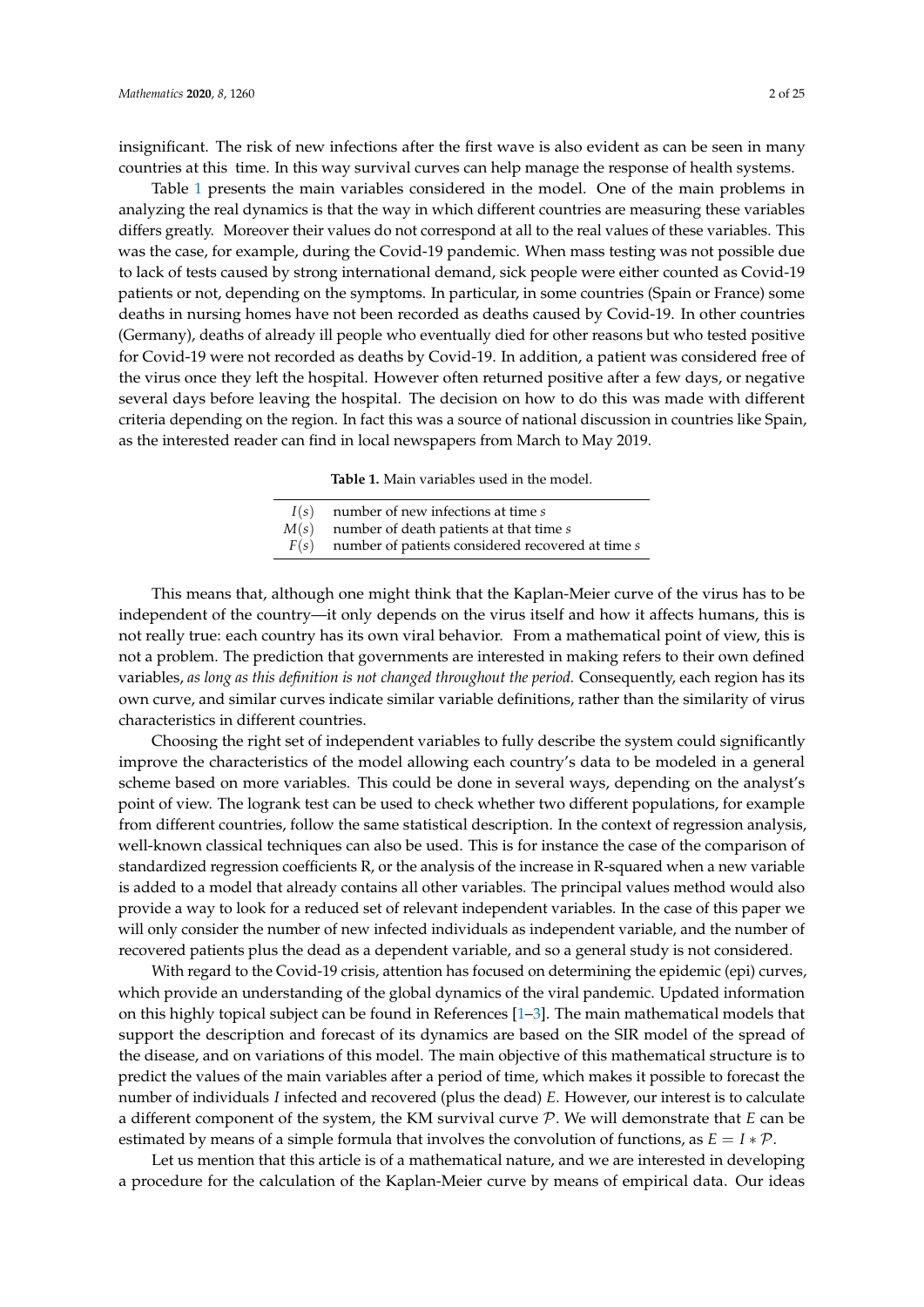also allow us to define a transfer model (infected individuals→recovered individuals plus the dead), in which the transfer function is the survival curve, which could help in the management of epidemic processes. We will continuously refer to the Covid-19 pandemic, but it is clear that the mathematical method can be used to control the spread of any similar dynamic process.

The document is structured as follows. In Section [2,](#page-2-0) a general description of the mathematics used in the paper is given. After a review of the usual methods for dealing with epidemic spread modelling, the variables, basic and general equations of the model—constructed as a convolution of the number of infected individuals and a survival curve that plays the role of a transfer function, are described in Sections [2.1–](#page-4-0)[2.4.](#page-7-0) The least-squares equations to find the best approximation to the real data are shown in Section [2.5,](#page-8-0) and the exact solution—including the proposed Karush-Kuhn-Tucker conditions—is presented in Sections [2.6](#page-9-0) and [2.7.](#page-11-0) To complete the overview of methodological approaches, a different model equation based on a (non-linear) fit is briefly explained in Section [2.8.](#page-12-0)

Section [3](#page-12-1) is devoted to showing the results of three different methods to compute approximations to the solution of the equations presented in Section [2.](#page-2-0) First, a direct Monte Carlo approximation is presented in Section [3.1.](#page-15-0) The result of the application of a more sophisticated method, based on a sampling on the set of possible linear systems obtained from the Lagrange equation with the Karush-Kuhn-Tucker conditions, is shown in Section [3.2.](#page-16-0) A genetic algorithm approach is presented in Section [3.3,](#page-19-0) together with some comments comparing all the proposed methods. Finally, the conclusions are presented in Section [4.](#page-22-0)

## <span id="page-2-0"></span>**2. Material and Methods**

Due to their importance in the control of many health problems, survival curves have been studied from different points of view since their appearance in the mid-20th century [\[4\]](#page-23-2). Essentially, they are based on a probabilistic distribution, and their main development has been in statistical terms since their appearance. In the context of infectious diseases, this distribution has some particular characteristics that are currently the subject of formal research. In fact, as explained in References [\[5](#page-23-3)[,6\]](#page-23-4), current research on the subject focuses on two main statistical methods for infectious disease data. The first consists of the chain binomial models, in which disease transmission is modeled as a discrete time process among individuals. The second is given by the generation interval models, which use continuous time and are based on the idea that disease transmission creates a new category of infected individuals, rather than on the spread through a population of individuals that could be infected.

In any case, these models focus on the individual infections, and the mathematical structures are built around estimates of the associated rates. As we will explain, our methodological approach to the survival curve does not attempt to estimate these rates but considers the curve as the transfer function between the fundamental epidemic variables (number of infected individuals  $\rightarrow$  number of patients recovered plus the dead). Therefore, we do not try to calculate the relevant parameters such as the reproductive number ([\[5\]](#page-23-3)) but provide a description of the epidemic phenomenon as a transfer process. In addition, research is currently being conducted on determining data from the Kaplan-Meier estimator from other perspectives, such as the computational point of view (see Reference [\[7\]](#page-23-5) and the references therein).

On the other hand, the most popular mathematical structure that is used in the modelling of infectious diseases during the current Covid-19 crisis is the so called SIR model and modifications of this model, as the so called SEIR, MSIR, SIRD, MSEIR and other compartmental models ([\[8](#page-23-6)[–11\]](#page-23-7)). All these models are based on the assumption of the existence of some compartments of individuals who pass through them in successive steps, or die. The SIR model—the most elementary—consists of a system of differential equations that reflects the behavior of the total set of individuals who are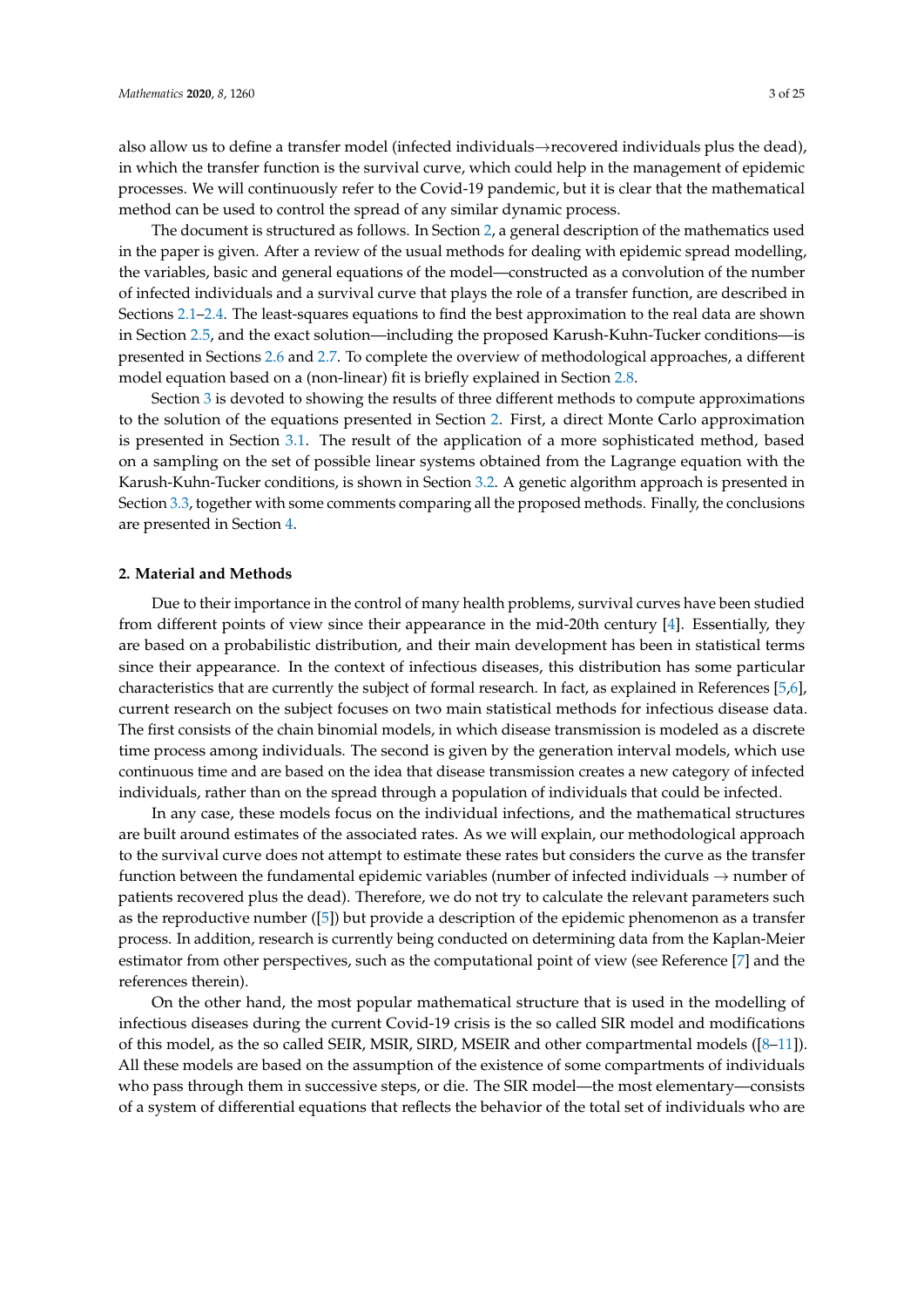susceptible to be infected (*S*), the number of infected ones (*I*) and the set of recovered individuals (*R*) by means of elementary balance equations. The basic model is given by the differential equations

$$
\frac{dS}{dt}=-\beta \frac{IS}{N}, \quad \frac{dI}{dt}=\beta \frac{IS}{N}-\gamma I, \quad \frac{dR}{dt}=\gamma I,
$$

where *N* is the sum of *S*, *I* and *R*, *t* is the time and  $\beta$  and  $\gamma$  are characteristic constants of the model. Modifications of these equations provide adaptations to different situations, and give the SEIR, MSIR, SIRD, MSEIR and other models (the abbreviations come from the names of the compartments appearing in the model). The origin of these compartmental model can be found in the classical paper, Reference [\[12\]](#page-23-8) (see also Reference [\[13\]](#page-23-9)). Note that this formalims allows a global description of the dynamics of the infection. It is assumed that the permanence of an individual in the "compartment of infected people" is a random variable with exponential distribution. The interested reader can find basic definitions, general explanations in the classical book of Bailey [\[14\]](#page-23-10) and (References [\[15](#page-23-11)[,16\]](#page-23-12), Ch.I), and current updates in References [\[10](#page-23-13)[,11\]](#page-23-7) and the references therein.

Let us explain an example of this type of model that can be found in (Reference [\[10\]](#page-23-13), p. 601). Suppose that a certain infectious disease affects a certain population. If a mother has been infected and cured, some antibodies are transferred to the baby before it is born in such a way that the newborn has a passive immunity to the infection for some period of time. This defines the compartment of passive immunity class *M*, which passes to the susceptible class *S* when maternal antibodies disappear, along with children whose mothers were never infected. After contact with an infected individual, they enter the exposed class *E* of children who are infected but not yet infectious. After the latency period, they enter the class of infective, and, if they survive, become an element of the recovered class *R*. This is so an example of a MSEIR model constructed by a passively immune class *M*, a susceptible class *S*, an exposed class *E*, an infective class *I*, and a recovered class *R*. An empirical approach as the one presented here based on such a compartmental method can be found in Reference [\[17\]](#page-23-14).

In (Reference [\[18\]](#page-23-15), Section 2), an exhaustive explanation of which are the limitations of the SIR model is presented. The third of these limitations is that the exponentially distributed duration of infection is assumed; in particular, the model assumes that an individual becomes infectious automatically when is infected, and the probability of recovery does not depend on the time that has passed since infection. As we will explain, none of them is assumed in our model. General criticism to the posibility of foreseeing the dynamics of an epidemic process that should be taken into account are presented in Reference [\[19\]](#page-23-16). Some specific software packages have been developed containing the algorithms for solving the related equations; the interesting updated package incidence of R—the software that we use, is explained in Reference [\[13\]](#page-23-9). Some specific applications of epidemic modelling using this framework to the current Covid-19 crisis have been already published (see for example Reference [\[20\]](#page-23-17)).

As we have explained before, our methodological point of view, although related, is significantly different. In the framework of survival analysis, the KM curve  $P(s)$  represents the estimate of the probability of survival of a standard individual after a time *s* (see for example References [\[4](#page-23-2)[,21\]](#page-24-0), ([\[22\]](#page-24-1), Ch.2), or the general books on mathematical modelling of biological processes cited in the previous paragraphs). This means that no assumption is made on the probabilistic distribution of any variable of the system, and the objective of the calculations is exactly to get some information on this distribution. In this paper we are interested in the determination of this function.

This is the basic element of the model, in which many modifications can be incorporated, for example to introduce continuous variables, or other groups of individuals belonging to the original population with different properties. In any case, the model is always built on the basis of the estimate of the instantaneous probability at a given time *t*. In our case, we use a different definition of the notion of deceased, and introduces the possibility of restitution of deceased individuals to the set of non-deceased elements ("resuscitated", in our case, "reinfected" individuals).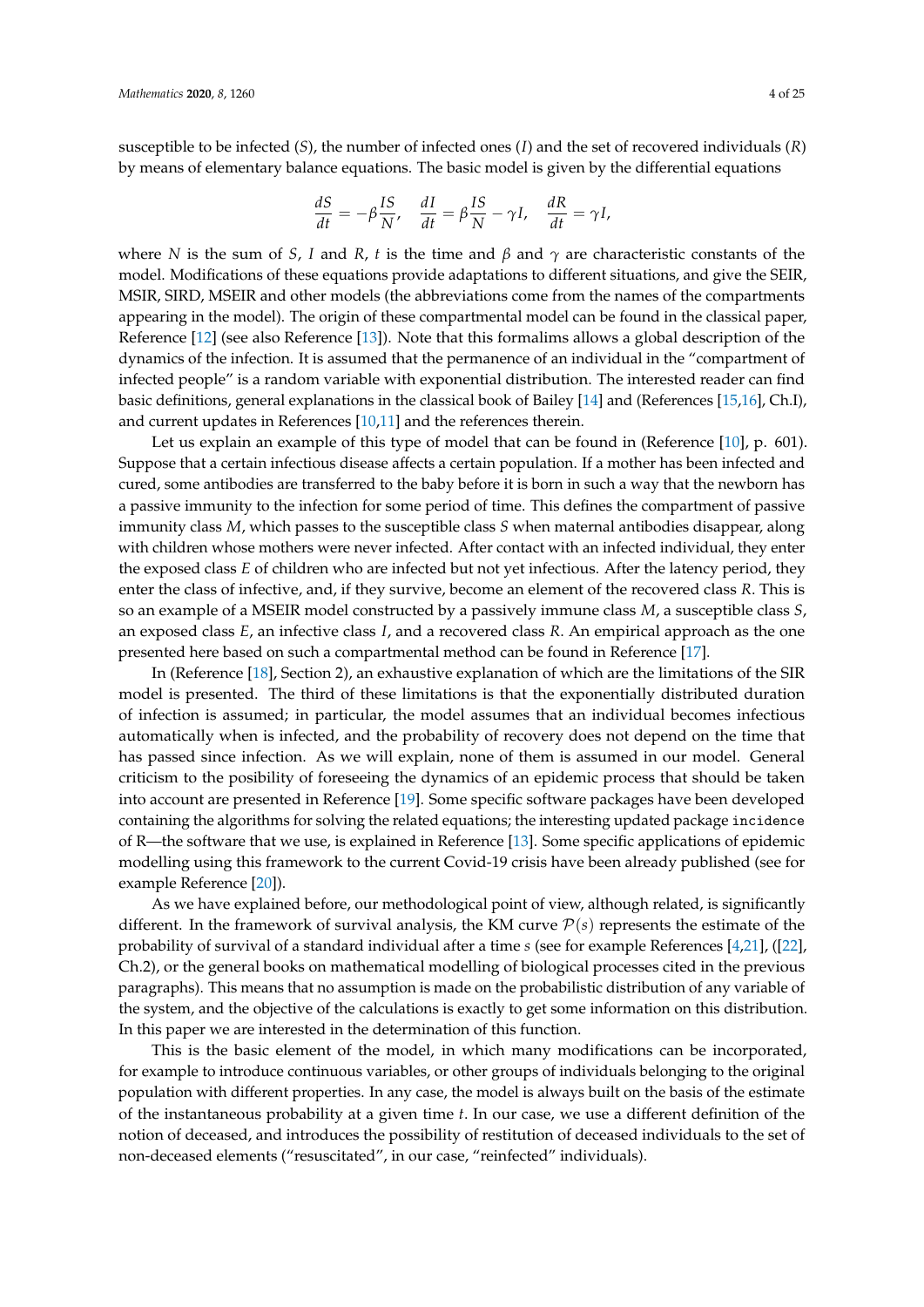This distribution provides the form of the decreasing function that simulates the decreasing amount of individuals that are considered to be still alive from an initial population. However, to use the data that are given by the statistics provided by governments, for example, the initial population cannot be considered as a fixed set; at each time *t*, there is a new group of population entering in the total count of concerned individuals. Thus, other important tool for the description of the dynamics of the system is the function that represents the new contributions to the set given at each time *t*. This is the function that usual epidemic models, as the SIR explained above, try to estimate. The simplest one is the classical exponential equation that describes the increasing behaviour of propagation of a virus at the beginning of the epidemic process: for a time *t*, the formula

$$
I(t) = K\sigma^t, \quad t \ge 0,
$$

provides the desired estimate in the expansion period of the virus. Here  $\sigma$  is the initial infection spread rate and *K* is the infected population when the epidemic process begins. As we will see, the final variable that is desired to be predicted—the number of individuals that are already free of the viral infection—can be forecasted by convoluting this function—either this estimate or directly the real data—with the estimate of the Kaplan-Meier distribution. Recall that the convolution allows to represent the output function *E* of a transfer process for an input function *F* when a transfer function *G* acts on it. It describes how inputs are leaving the system at each time. The deconvolution is the inverse operation: given the function of the inputs to the system *F* and the function of the outputs *E*, it allows the calculation of the transfer function *G*. Finally, let us recall that this "deconvoluting" method is needed because the states are publishing global data during the Covid-19 crisis, and not the concrete dates of each patient—starting and final dates of infection. If this information would be available, we could simply put together all the individuals, considering *t* = 1 for each one the day she/he started the infection.

For the concrete case on which we focus our attention—the Covid-19 epidemic process—we have to understand the notions of original population and deceased individuals in a different way. We start by defining a fixed set of individuals for whom the infection has been confirmed, and analyze the decrease in this infected population to study the survival of the virus. Therefore, opposite to the way in which the KM distribution is usually interpreted, we consider a fixed group of infected people, and we count as decease when a patient is either considered recovered or dies.

Due to the specific properties of the virus associated to the Covid-19 disease (see for example References [\[2,](#page-23-18)[3\]](#page-23-1), although the reader can find a lot of information on the internet about this controversial and topical issue), we have to introduce the following new assumptions in order to adapt the model to this case.

- (1) There are individuals who test negative for infection but are still able to spread the disease to others. So they should be considered active from the point of view of the virus—as an infected individual—for at least a fixed period of time *N*.
- (2) There are cases that reappear as infected after being counted as recovered individuals.

# <span id="page-4-0"></span>*2.1. Latent Cases and Resuscitation Rate*

We start by considering the necessary adaptation of the classical Kaplan-Meier estimate of the instantaneous probability of survival. We are interested in measuring the probability of preservation of the infected population. Thus, we will consider the function  $P$  to be the probability of survival of the virus at the time *s*, that is, the probability that a standard individual who was confirmed as infected in time  $t = 0$  will continue to be infected in time  $t = s$ .

We have to introduce a new term  $r(t)$  representing the "resuscitated cases" at the time  $t$ , which is not considered in the classical formula. It is defined as a function of *t*, although the ratio of individuals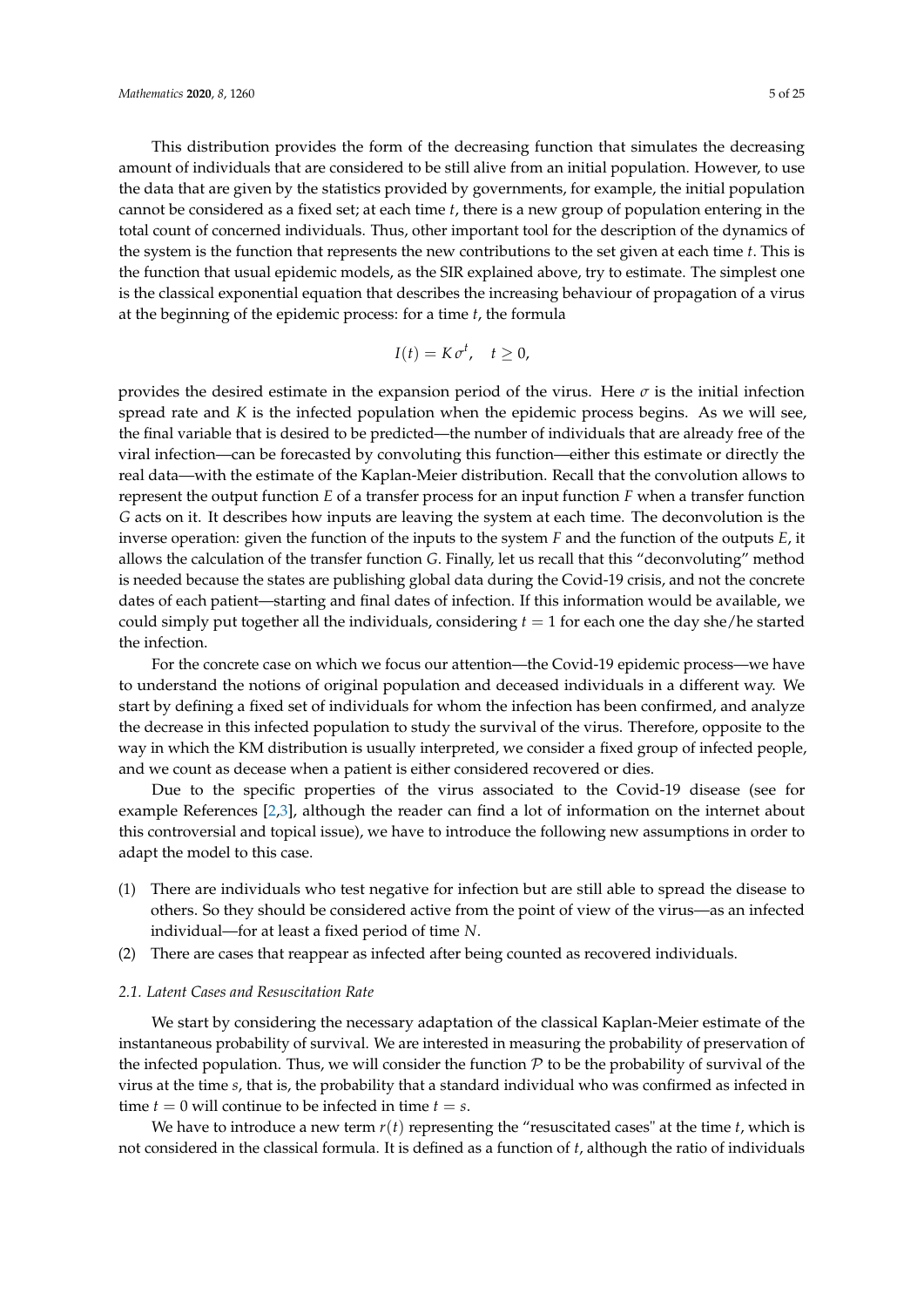who are resurrected will be fixed as a constant later in the formalism. Making a simple balance, we obtain the equation

$$
n(t) - d(t) = n(t+1) - r(t+1), \quad t \in \mathbb{N},
$$

where  $n(t)$  is the population surviving at the time  $t$ —minus the individuals that leave the study, if any, and *d*(*t*) is the number of individuals leaving the group after the time *t*. Note that, in the way we are adapting the model,  $n(t)$  is the population still having the virus, since we are constructing the survival function *of the virus.* Therefore, among the individuals who have left the group of infected individuals, we include the recovered patients along with the death patients. Thus, the instantaneous probability is given by

$$
P(t) = \frac{n(t) - d(t)}{n(t)}, \quad t \in \mathbb{N}.
$$

A resuscitation rate can be defined as  $T(t) := r(t)/n(t)$ . Using it, we can also define the function

$$
\beta(t) := \frac{n(t)}{n(t) - r(t)} = \frac{1}{1 - T(t)},
$$

which will be used next and will be assumed to be constant. It should be interpreted as a parameter to measure the rate of resuscitation *T*, which has a clear meaning in the model. The estimate of the probability of survival at the time *t*—the probability that an individual remains infected in our model is given by

$$
\mathcal{P}(s+1) = \prod_{t=N}^{s} P(t) \cdot \beta(t+1) = \frac{n(s+1)}{n_0}, \quad s \in \mathbb{N},
$$
 (1)

where  $n_0 = n(1) = n(N)$  is the size of the initial confirmed population considered.

# *2.2. Cumulative Function and Complete Model*

Now we describe the dynamics of the system when a continuous increase of the confirmed cases is considered. Following Table [1](#page-1-0) we write  $I : \mathbb{N} \to \mathbb{N}$  for the function of time that represents the number of new infected individuals at each time *t*. Then total amount of infected patients at a time  $s \in \mathbb{N}$ , *D*(*s*), is given by the "convolution formula"

$$
D(s) = \sum_{t=1}^{s} I(t) \cdot \mathcal{P}(s+1-t),
$$

where  $\mathcal{P}(v)$ , as mentioned earlier, is the probability that an individual will continue to be infected at the time *v*. To what point this equation can be considered as a convolution, and also as the result of the composition of a transfer function with the function describing the new infected individuals, will be explained in Section [2.4.](#page-7-0)

For example, if the function *I* is represented at the beginning of the epidemic by an exponential formula as  $I(t) = K\sigma(t)^t$ ,  $t \geq 0$ , —where K is a positive constant and  $\sigma$  is the infection spread rate, we get  $D(s) = \sum_{t=1}^{s} K\sigma(t)^{t} \cdot \mathcal{P}(s+1-t)$ ,  $s \in \mathbb{N}$ . In general, the function *I* can be obtained by experimentally observing the evolution of the epidemic, or by a functional estimate based on previously observed data.

# *2.3. Dynamic Estimate of the Number of Post Infection Individuals*

Essentially, the model we propose is defined as a transfer process in which there is a daily inflow of new cases *I*(*t*), and an outflow *E*(*t*) of individuals who are no longer infected, and is given as the sum of recovered patients  $F(t)$  and death patients  $M(t)$ . These functions depend on the day  $t$ , but while the first is defined daily, the second and third are considered cumulative, starting from the first day  $t = 1$ . Thus, we write  $I(t)$  for newly infected individuals daily, and  $E(t)$  for the cumulative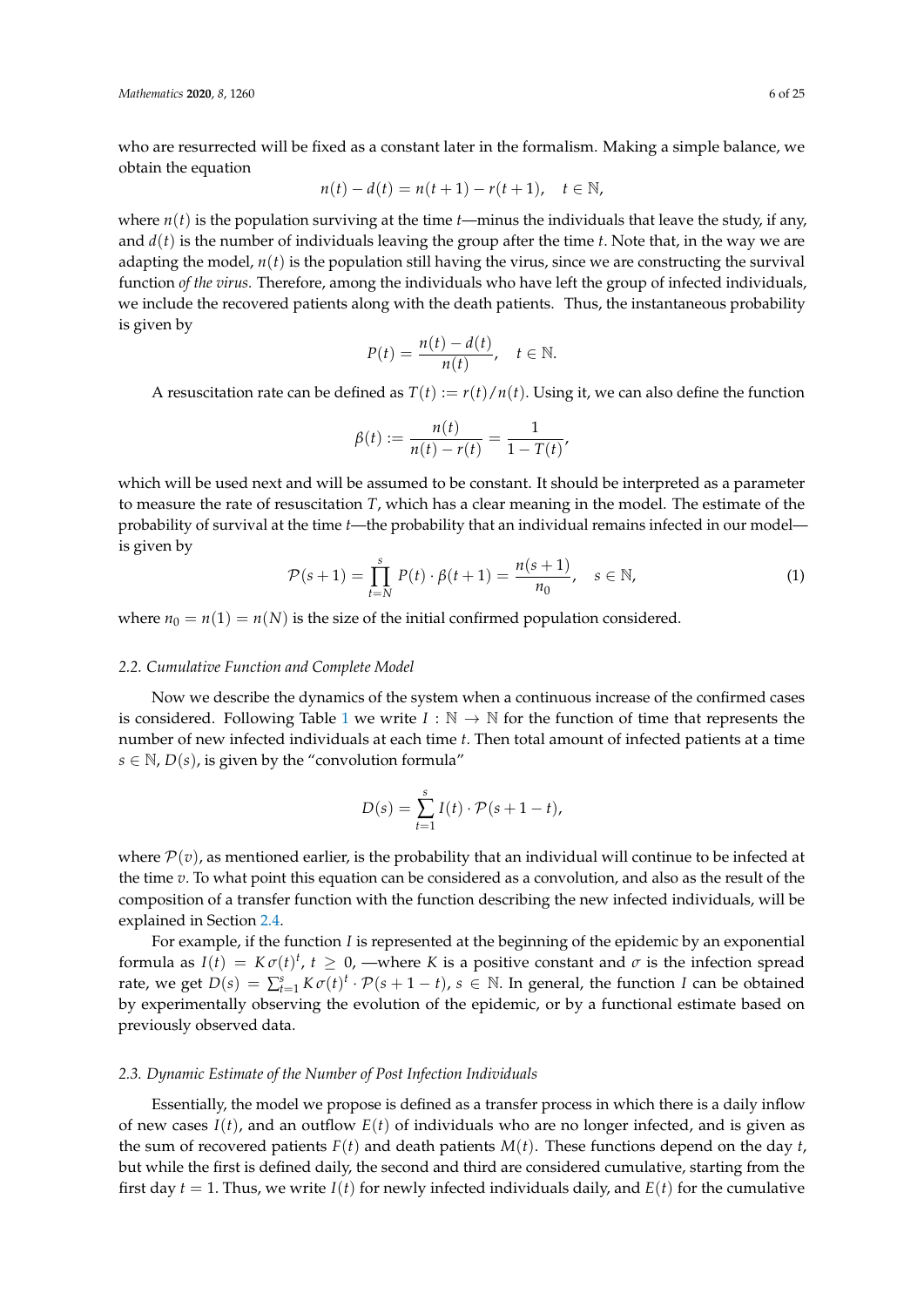amount of recovered  $F(t)$  plus the cumulative amount of the dead  $M(t)$ . Let us now estimate the function  $E(t) := F(t) + M(t)$ , which is in a sense the complementary magnitude associated with the function  $D(s)$ —the total amount of infected patients— explained in the previous section. To simplify, we will assume that the function *β* is in fact a constant rate, so we will write *β* instead of *β*(*t*). Indeed, the fact that the rate of resuscitation is constant over time (and therefore *β*), is a reasonable assumption: it means that the proportion of individuals in whom the infection "resuscitates", is constant at all stages of the epidemic process.

Define the sequence

$$
A_N(s) := 1 - (P(N) \cdots P(s))\beta^{s-N}, \quad s \ge N.
$$

The quantity  $A_N(s)$  represents the probability of an infected individual either to become recovered or to die at the time *s*. Thus, we clearly have that

$$
E(s) = I(1) AN(s) + I(2) AN(s-1) + ... + I(s-N) AN(N+1) + I(s-N+1) AN(N),
$$

which can be used to construct a system of equations when the time values  $s = 1, ..., s_{max}$  are considered.

Using the quantities  $A_N(s)$  we can compute the value of the characteristic parameters of the model. In particular, for every  $s \geq N + 1$  we have

$$
P(s) \beta = \frac{P(N) \cdots P(s) \beta^{s-N}}{P(N) \cdots P(s-1) \beta^{s-1-N}} = \frac{1 - A_N(s)}{1 - A_N(s-1)}.
$$

Note also that, although we are not interested in calculating it here, an estimate of the value of *P*(*s*) would give an approximate value of *β*. Using these expressions, we get

$$
\mathcal{P}(s+1) = P(N) \prod_{t=N}^{s} P(t+1) \cdot \beta = P(N) \prod_{t=N+1}^{s+1} (P(t) \cdot \beta),
$$
 (2)

and so

$$
\mathcal{P}(s+1) = P(N) \prod_{t=N}^{s} \frac{1 - A_N(t+1)}{1 - A_N(t)}.
$$

Using also that  $P(N) = \frac{n(N) - d(N)}{n(N)} = \frac{n(1) - d(N)}{n(1)}$  $\frac{f(-u)(x)}{n(1)}$ , we obtain the final formula of the model,

$$
\mathcal{P}(s+1) = \frac{n(1) - d(N)}{n(1)} \prod_{t=N}^{s} \frac{1 - A_N(t+1)}{1 - A_N(t)}, \quad N \le s \in \mathbb{N}.
$$

This expression allows us to obtain the probability *H* that the virus survives as the complementary function to the probability  $\mathcal P$  that an individual recovers or dies given just above. Thus, the survival function of the virus is defined such as

$$
H(s+1) = 1 - \left(\frac{n(1) - d(N)}{n(1)} \prod_{t=N}^{s} \frac{1 - A_N(t+1)}{1 - A_N(t)}\right), \quad N \le s \in \mathbb{N}.
$$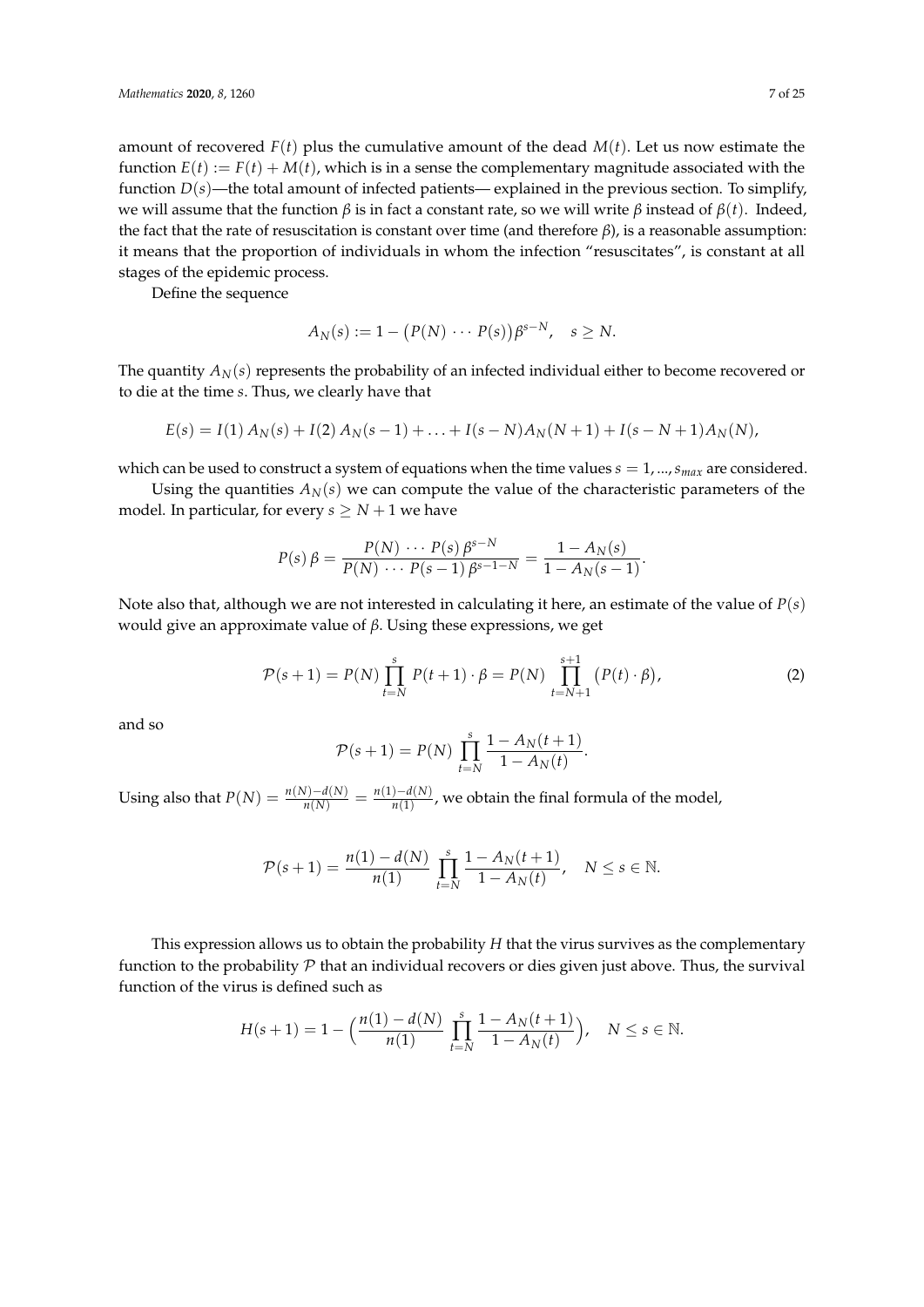#### <span id="page-7-0"></span>*2.4. Probabilistic Model for the Evolution of a Viral Epidemic Process Based on the Kaplan-Meier Curve*

In view of the definitions and formulas given above, we can fix in abstract terms the framework for a simple modelling of the dynamics of a viral process as follows. Recall that, given a couple of integrable functions  $f$ ,  $g$  :  $[0, \infty) \rightarrow \mathbb{R}$ , its convolution is given by

$$
(f * g)(s) := \int_{[0,s]} f(t) g(s-t) dt, \quad s \in [0,\infty).
$$

Let us fix the origin of the measure of time at the point 0. The model is represented by the next convolution of functions.

- Let  $I : [0, \infty) \to \mathbb{R}$  be an integrable function representing the new cases of sick people:  $I(t)$ represents the number of new patients in the model introduced at the moment *t*.
- Let  $E : [0, \infty) \to \mathbb{R}$  be other integrable function representing the cases that are out of the process at the time *t* of sick people: *E*(*t*) is the sum of the dead at that time *t* plus recovered patients. We  $c$  can use exponential expressions  $\sigma^t$  as the ones explained above
- The function  $\mathcal{P} : [0, \infty) \to [0, 1]$  explained above, that represents the probability at the time *t* of survival of the virus—that is, the probability that a confirmed individual will continue to be infected.
- The formula that gives the relation among these terms is then

$$
E(s) = (I * \mathcal{P})(s) = \int_{[0,s]} I(t) \mathcal{P}(s-t) dt.
$$

As we have shown in the previous development of our formalism, in this paper we use the discrete version of this formula. That is, *dt* is the counting measure. The general model presented by the convolution formula could be used when the entry of new cases can occur at any time, and is not necessarily entered daily. In this case, continuous variables and functions over the Lebesgue measure space seem to be more convenient. But note that the formula describing the model is essentially the same.

Note that for some relevant cases we could be interested in (for example, counts of individuals provided by all the countries in the world with Covid-19) we cannot assume that all the individuals that are counted as confirmed (*I*) are controlled in the process (i.e., some of them were not at any hospital or passed away). In other words, the equation  $I = M + F$ —for *M* being the dead and *F* the recovered people—cannot be assumed to hold at the end of the epidemic process in general. So, due to the lack of correct information, we could have infected individuals who have been detected but are not controlled by the health systems. Therefore, we have to consider another (not determined) parameter  $0 < \gamma \leq 1$  that represents this fact, such that the balance equation becomes  $I \gamma = M + F$ , and so  $\gamma$  is given by

$$
\gamma = 1 - \lim_{s \to \infty} \mathcal{P}(s) \in [0, 1).
$$

However, in the rest of the paper we will assume that—having no other source of information—at the end of the process we have that all individuals who were counted as infected have been counted as recovered individuals or the dead.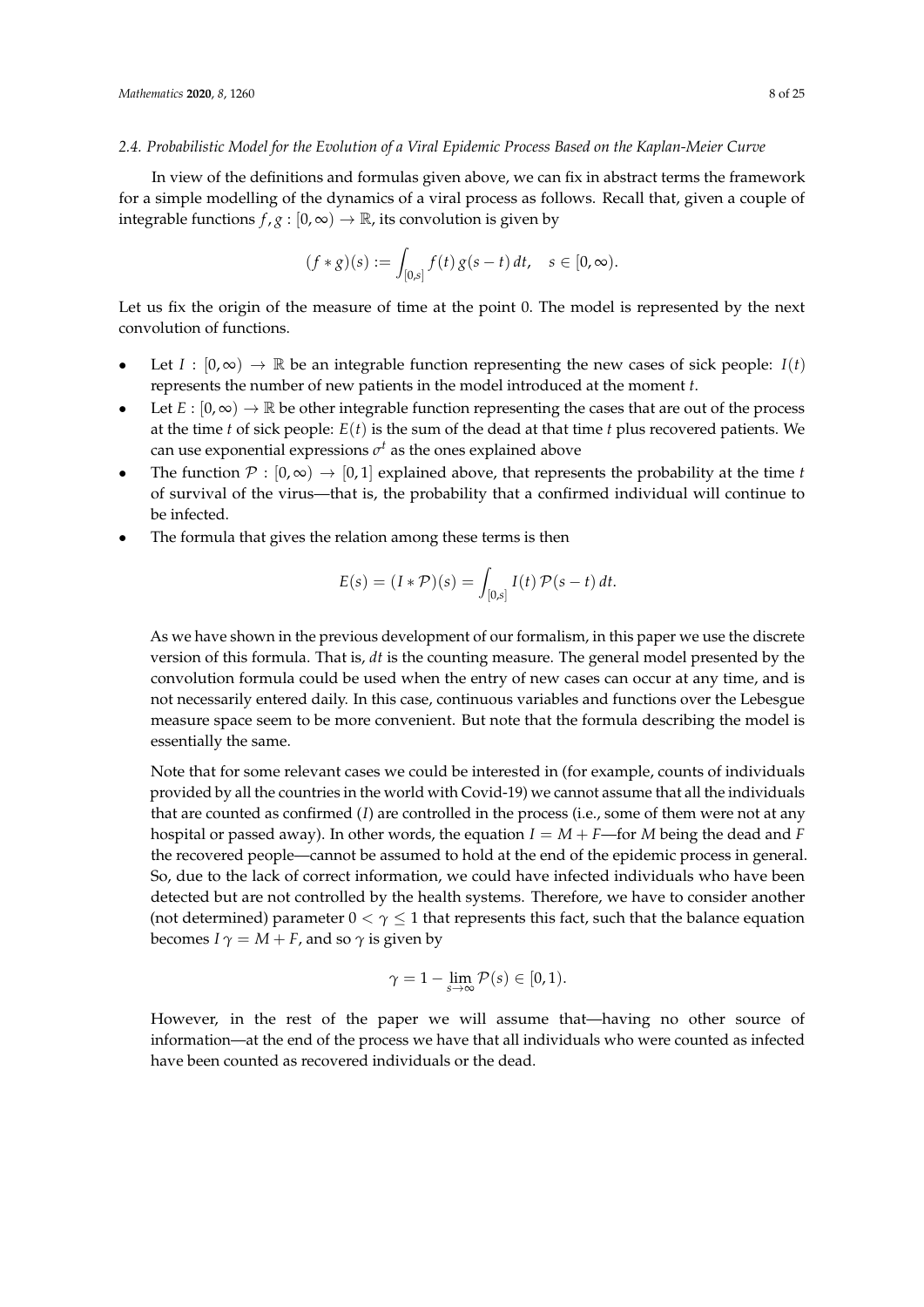### <span id="page-8-0"></span>*2.5. Least Squares Fitting of the Model*

As usual, we cannot expect the actual data to match the model equations exactly. Therefore, it is necessary to estimate the values of the parameters involved by means of an optimization method applied to the specific error that we explain in what follows. Fix  $s \geq N$  and consider the expression

$$
\varepsilon(s) = (I(1) A_N(N) - E(N))^{2}
$$
  
+ 
$$
(I(1) A_N(N + 1) + I(2) A_N(N) - E(N + 1))^{2}
$$
  
+ 
$$
\vdots
$$
  
+ 
$$
(I(1) A_N(s) + I(2) A_N(s - 1) + ... + I(s - N + 1) A_N(N) - E(s))^{2}.
$$

Since  $A_N$  is the function that describes the cumulative probabilities, they define an increasing sequence bounded by 1, so, we can consider the change of variables by means of the positive elements  $α<sup>2</sup><sub>M</sub>$ ,  $N ≤ M ≤ s$ ,

$$
\alpha_N^2 + \alpha_{N+1}^2 + \ldots + \alpha_s^2 = A_N(s).
$$

Now consider the cumulative quantities *J*(*M*) given by

$$
J(M - N + 1) = I(1) + \ldots + I(M - N + 1), \quad N \le M \le s.
$$

A simple reordering in  $\varepsilon$  provided by the change of variables to  $\alpha_N$  shows that we can rewrite  $\varepsilon(s)$  in terms of the 2-norm as

$$
\varepsilon(s) = \left\| \begin{bmatrix} J(1) & 0 & \cdots & \cdots & 0 \\ J(2) & J(1) & 0 & \cdots & 0 \\ J(3) & J(2) & J(1) & 0 & \cdots & 0 \\ \vdots & \vdots & \vdots & \ddots & \vdots & \vdots \\ J(s-N) & \cdots & \cdots & \cdots & J(1) & 0 \\ J(s-N+1) & \cdots & \cdots & \cdots & J(2) & J(1) \end{bmatrix} \begin{bmatrix} \alpha_N^2 \\ \vdots \\ \alpha_s^2 \end{bmatrix} - \begin{bmatrix} E(N) \\ \vdots \\ E(s) \end{bmatrix} \right\|^2.
$$

We will write  $\mathbb J$  for the triangular matrix appearing in this formula. Therefore, the best solution to our model, when *s* time steps (days) are considered, is given by the solution of the minimization problem **Min**  $\varepsilon(s)$ , under the constraints for  $\alpha_N, \ldots, \alpha_s$  given by

$$
\sum_{k=N}^s \alpha_k^2 \le 1, \quad \text{and} \quad \alpha_k \ge 0.
$$

It is a classical problem of quadratic programming, and can be solved using classical techniques in numerical analysis. The interested reader can find information about the mathematical techniques on the topic for example in (Reference [\[23\]](#page-24-2), Ch.16, §16.2). Standard algorithms of optimization of R software could give some general options to solve this problem; however, after checking these computational tools, we have developed our own procedures for doing it, facing the general optimization problem and finding specific exact and approximate solutions for the model. Next, we will explain the exact solution, given by the direct resolution of the optimization problem. However, after checking the method with calculations involving many points (see below), we realized that the direct solution cannot be used with normal calculation capabilities, so we decided to explore other methods. A direct Monte Carlo sampling of the increasing sequence of parameters  $\alpha_k^2$  between 0 and 1 gives rather poor solutions, although some conclusions can be drawn even with this easy procedure. Genetic algorithms have proven to be the best solution for larger data sets. They provide a good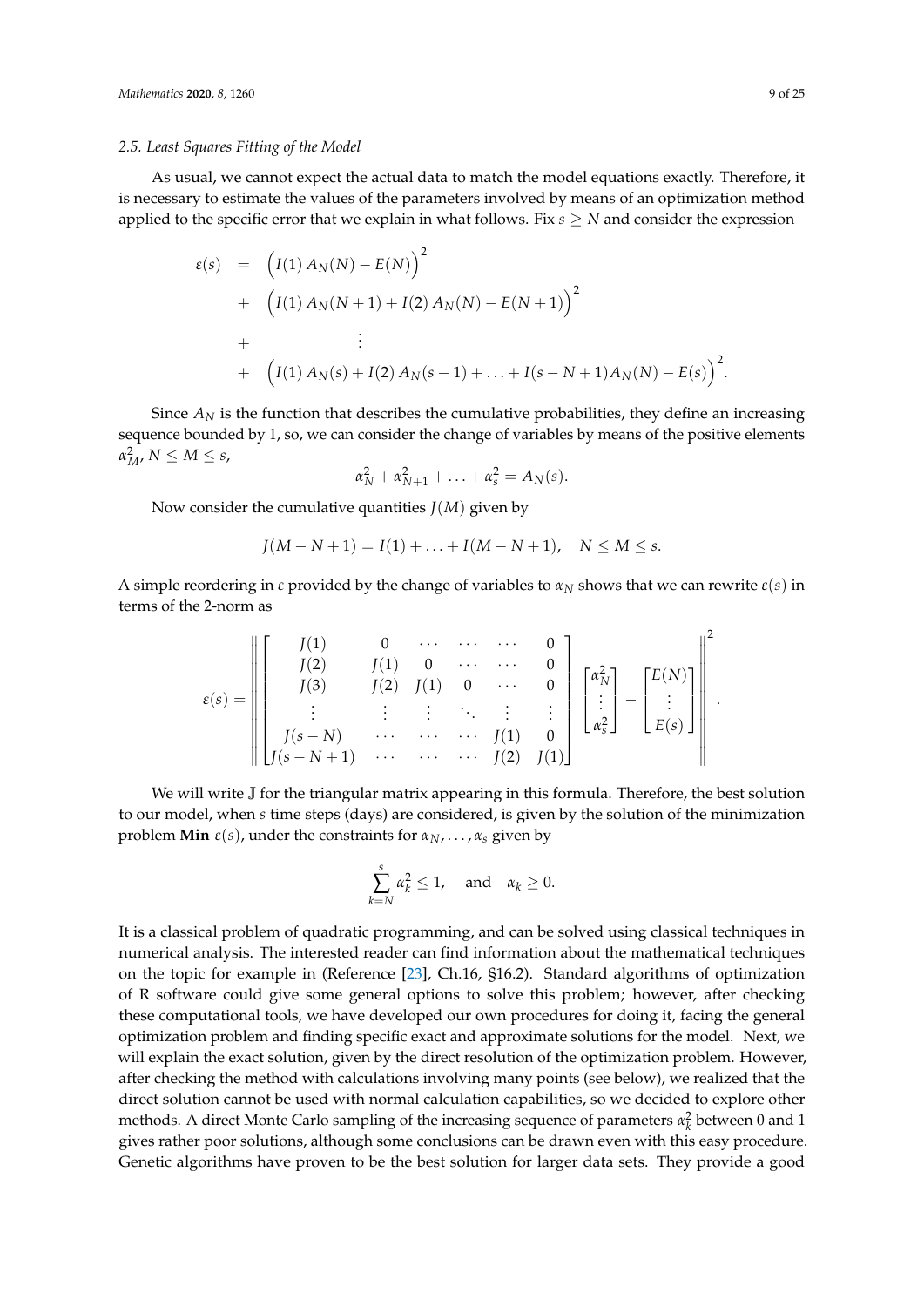compromise on accurate results and computing power, so that a researcher can do the calculations with a personal computer. We will show this in Section [3.](#page-12-1)

#### <span id="page-9-0"></span>*2.6. A Direct Estimate of the Associated Probabilities*

Let us fix a numerical value to the bound in the constraint given by the inequality  $\sum_{k=N}^s \alpha_k^2 \leq 1$ . That is, consider a fixed  $0 \leq \mu_s \leq 1$ , and change the constraint in the minimization problem given above by  $\sum_{k=N}^{s} \alpha_k^2 = \mu_s$ , where  $0 \leq \mu_s \leq 1$  is the parameter of evolution of the rate of non-infected individuals. The optimal value of this parameter has to be determined also in a second step of the process, that will be explained later on in this Section.

Once *µ<sup>s</sup>* is fixed, this problem can be solved using different techniques, including numerical optimization and Monte Carlo methods. We will explain in what follows the classical analytic procedure based on the Lagrange multipliers method. This direct approach could be improved by using more sophisticated results on nonlinear programming, based for example on the Karush-Kuhn-Tucker conditions; however, we choose the next algorithm because it gives an easy answer to our optimization.

**Step 1.** Define the Lagrangian function

$$
\Psi(\alpha_N, ..., \alpha_s) \quad := \quad \left\| \mathbb{J} \begin{bmatrix} \alpha_N^2 \\ \vdots \\ \alpha_s^2 \end{bmatrix} - \begin{bmatrix} E(N) \\ \vdots \\ E(s) \end{bmatrix} \right\|^2 - 2\lambda \left( \sum_{k=N}^s \alpha_k^2 - \mu_s \right)
$$
\n
$$
= \quad \left\langle \mathbb{J} \begin{bmatrix} \alpha_N^2 \\ \vdots \\ \alpha_s^2 \end{bmatrix} - \begin{bmatrix} E(N) \\ \vdots \\ E(s) \end{bmatrix}, \mathbb{J} \begin{bmatrix} \alpha_N^2 \\ \vdots \\ \alpha_s^2 \end{bmatrix} - \begin{bmatrix} E(N) \\ \vdots \\ E(s) \end{bmatrix} \right\rangle - 2\lambda \left( \sum_{k=N}^s \alpha_k^2 - \mu_s \right).
$$

and compute the solution of the system

$$
\frac{\partial \Psi}{\partial \alpha_k} = 0, \quad k = N, ..., s
$$

under the constraint  $\sum_{k=N}^{s} \alpha_k^2 = \mu_s$ .

**Step 2.** In order to do it note that

$$
\frac{\partial \Psi}{\partial \alpha_k} = 2 \frac{\partial}{\partial \alpha_k} \Big( (\alpha_{N}^2, \dots, \alpha_s^2) \mathbb{J}^T - (E(N), \dots, E(s)) \Big) \left( \mathbb{J} \begin{bmatrix} \alpha_N^2 \\ \vdots \\ \alpha_s^2 \end{bmatrix} - \begin{bmatrix} E(N) \\ \vdots \\ E(s) \end{bmatrix} \right) - 4 \alpha_k \lambda
$$
  
=  $4 \alpha_k ((0, \dots, 1_k, \dots, 0) \mathbb{J}^T) \left( \mathbb{J} \begin{bmatrix} \alpha_N^2 \\ \vdots \\ \alpha_s^2 \end{bmatrix} - \begin{bmatrix} E(N) \\ \vdots \\ E(s) \end{bmatrix} \right) - 4 \alpha_k \lambda = 0.$ 

Now we have to follow the next algorithm. We have to take into account that we have to also consider the case when  $y_k = 0$  for some  $N \le k \le s$ , and then we have to remove the corresponding equations given by the row *k*.

(a) Suppose first that there are solutions of the system for all the parameters being  $\geq 0$ . The system is given—as in the least square method—by the (restricted) normal equations

$$
\mathbb{J}^T \cdot \mathbb{J} \begin{bmatrix} y_N \\ \vdots \\ y_s \end{bmatrix} - \mathbb{J}^T \cdot \begin{bmatrix} E(N) \\ \vdots \\ E(s) \end{bmatrix} = \lambda \cdot \mathbf{1},
$$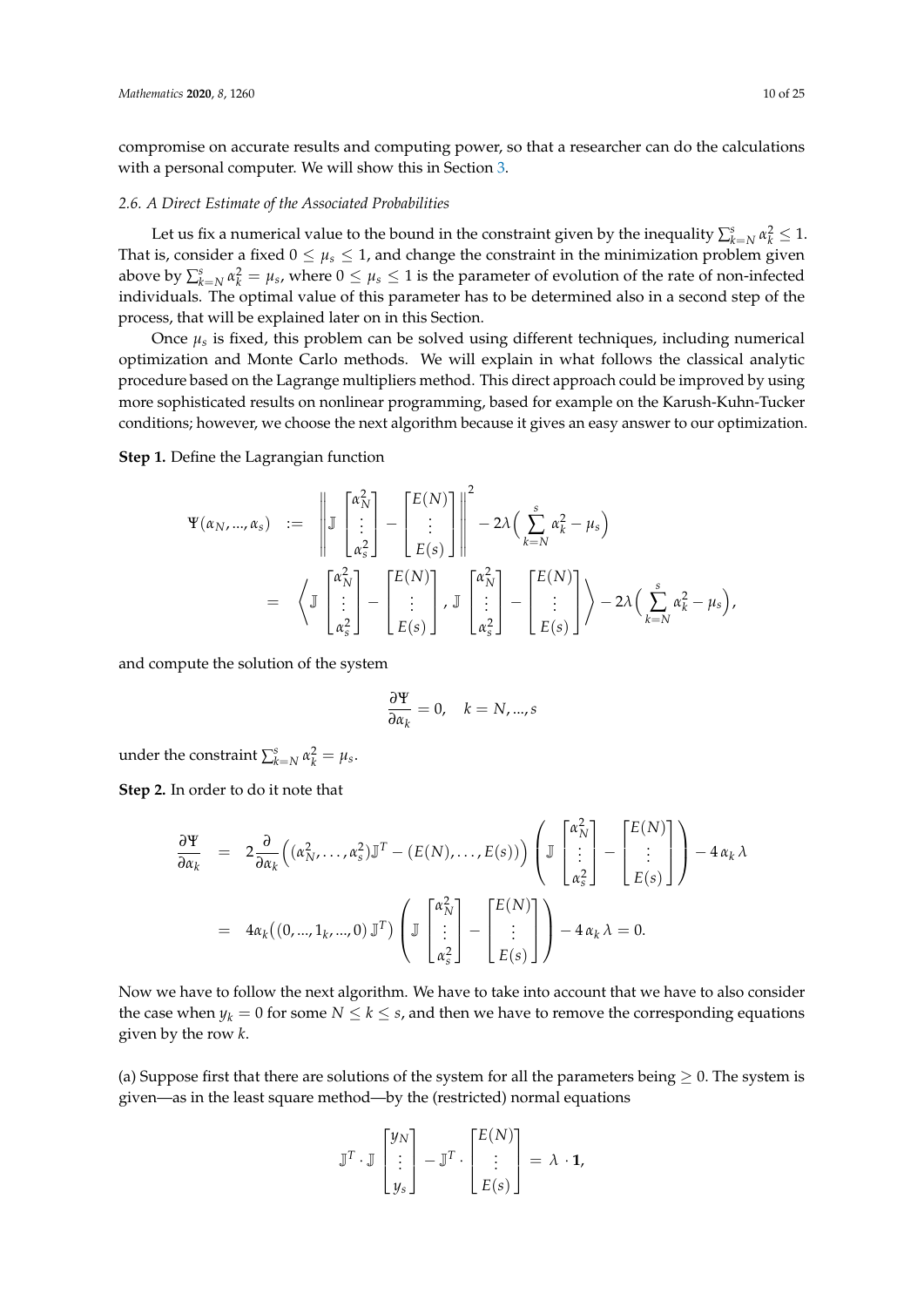where **1** is the column vector with each coordinate equal to 1, together with

$$
\sum_{k=N}^{s} y_k = \mu_s.
$$

We check now if  $y_k \geq 0$  for every *k*. In this case we stop here, the obtained solution is the better one—it is then given by  $\alpha_k^2 = y_k$  and  $A_N(k) = \sum_{j=N}^k \alpha_j^2$ ,  $N \leq k \leq s$ .

(b) In case there is no such solution to this system, we consider the case when  $y_k = 0$  for one  $N \leq k \leq s$ , removing the *k*-th equation in the system above when  $y_k = 0$  is assumed, and solving again the system. We get in this case one equation and one variable less. The rest of the optimal values have to be  $> 0$  too. Now we have to solve all the systems of equations that appear following this rule. If there is at least a solution, we have to compute all of them and compare the errors. The one with the smallest error is the right one; in case there are more than one with the smallest error, we take the means.

(c) In case there are no solutions as in b), we take all the couples of variables  $\psi_k = 0$  and  $\psi_j = 0$  and we try to obtain solutions for which the rest of the variables are  $\geq 0$ . We take all the couples and take the acceptable solutions (rest of the variables  $\geq$  0). Comparing the associated errors, we choose the best one.

(d) If no solution is found in the previous step, we follow in this way (3 variables  $=0$ , 4 variables  $=0$ ,...) until all the equations of the original system dissapear.

Theoretically, we can define in this way a funcion  $U_s \ni \mu_s \mapsto (\alpha_N^2(\mu_s), ..., \alpha_s^2(\mu_s))$  for a certain  $U_s \subseteq [0,1].$ 

**Step 3.** As we said, the result computed in the previous steps depends on  $\mu_s$ . Consequently, for a consistent fitting of the experimental data we need to compute the better parameter  $0 \leq \mu_s \leq 1$ . In order to do it, we consider the associated error  $\varepsilon(s)$  written above, which in fact depends on  $\mu_s$ , that is  $\varepsilon(s)$  has to be changed by  $\varepsilon_{\mu_s}(s)$ . The final solution is then given by solving the optimization problem

$$
\mathbf{Min}_{\mu_s}, \quad \{\varepsilon_{\mu_s}(s) : 0 \leq \mu_s \leq 1\}.
$$

Although an analytic procedure could be designed, a Monte Carlo optimization could be enough for getting a reasonable value for *µs* .

Note that we have to use this algorithm at each step *s*, and the values of the estimates of the constants  $A_N(k)$ —and so the estimates of the final probabilities of the model  $P(s + 1)$ —will depend also on the step *s* that is being computed. Note also that the sequence  $(\mu_s)_{N\leq s}$  has to be increasing to preserve the conditions of the model. This implies that, at each step *s*, the minimum above has to be computed for the elements  $\mu_{s-1} \leq \mu_s \leq 1$ , that is

$$
\mathbf{Min}_{\mu_s}, \quad \{\varepsilon_{\mu_s}(s) : \mu_{s-1} \leq \mu_s \leq 1\},
$$

what forces to calculate the optimal values for the model sequentially, starting with  $s = N$  until the last value *slast* of *s* corresponding to the time of the last experimental data that is available.

Finally, a look to the definition shows that the optimal values of  $\mu_s$  provides a direct picture of the evolution of the system. Indeed, the function

$$
N\leq s\mapsto \mu_s
$$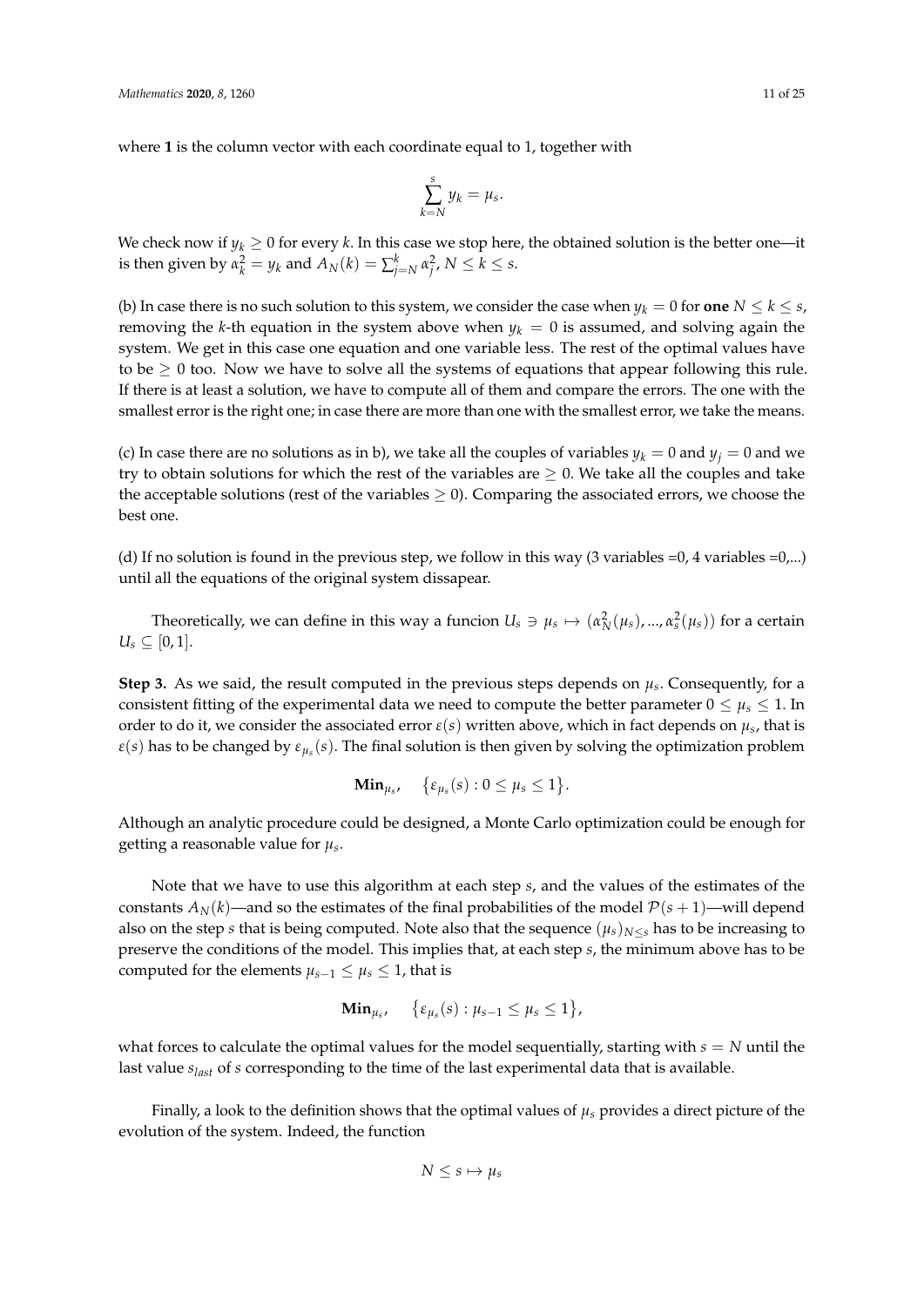gives the evolution of the rate of recovered individuals plus the dead, what is the desired estimate. Extrapolation of such functions for  $s \geq s_{last}$  can be done using for instance a basis of exponential functions. Other factors affecting survival ratios over time can be considered using for instance the Cox regression model for the estimate of the KM curves.

# <span id="page-11-0"></span>*2.7. Incorporating Karush-Kuhn-Tucker Conditions*

Other direct method for solving the problem is provided by the calulus of the minimun of *ε*(*s*) under the requirements  $A_N(k) \geq 0$  for  $k = N, \ldots, s$  and  $\sum_k A_N(k) \leq 1$  from the point of view of the Karush-Kuhn-Tucker theorem. Let us consider again the change of variables to the *α<sup>i</sup>* 's as explained in the previous section for reducing the number of constaints, and rewrite *ε*(*s*) in this terms. We follow the notation introduced there.

Fix *s*. In this context, our problem is to find the minimum of

$$
\left\langle \mathbb{J}\begin{bmatrix} \alpha_N^2 \\ \vdots \\ \alpha_s^2 \end{bmatrix} - \begin{bmatrix} E(N) \\ \vdots \\ E(s) \end{bmatrix}, \mathbb{J}\begin{bmatrix} \alpha_N^2 \\ \vdots \\ \alpha_s^2 \end{bmatrix} - \begin{bmatrix} E(N) \\ \vdots \\ E(s) \end{bmatrix} \right\rangle,
$$

under the constraint  $\sum_{k=N}^{s} \alpha_k^2 \leq 1$ .

The suitable points are those satisfying the Karush-Kuhn-Tucker conditions, that in our case are given by the equations coming from  $\frac{\partial \Psi}{\partial \alpha_k} = 0$  for all *k*, where

$$
\Psi(\alpha_N, ..., \alpha_s) := \left\langle \mathbb{J} \begin{bmatrix} \alpha_N^2 \\ \vdots \\ \alpha_s^2 \end{bmatrix} - \begin{bmatrix} E(N) \\ \vdots \\ E(s) \end{bmatrix}, \mathbb{J} \begin{bmatrix} \alpha_N^2 \\ \vdots \\ \alpha_s^2 \end{bmatrix} - \begin{bmatrix} E(N) \\ \vdots \\ E(s) \end{bmatrix} \right\rangle + 2\mu \cdot \left( \sum_{k=N}^s \alpha_k^2 - 1 \right),
$$

together with some restrictions. Thus, the problem is solved by finding the solution of the system

$$
\frac{\partial \Psi}{\partial \alpha_k} = 4 \alpha_k \left( (0, ..., 1_k, ..., 0) \mathbb{J}^T \right) \left( \mathbb{J} \begin{bmatrix} \alpha_N^2 \\ \vdots \\ \alpha_s^2 \end{bmatrix} - \begin{bmatrix} E(N) \\ \vdots \\ E(s) \end{bmatrix} \right) + 4 \mu \alpha_k = 0,
$$

under the restrictions

$$
\sum_{k=N}^{s} \alpha_k^2 \le 1, \quad \mu \ge 0, \quad \mu \cdot (\sum_{k=N}^{s} \alpha_k^2 - 1) = 0.
$$

We propose the following algorithm. We have to consider two cases,  $\mu > 0$  and  $\mu = 0$ .

**Step 1.** If  $\mu > 0$ , we have that  $\sum_{k=N}^{s} \alpha_k^2 = 1$ , and the problem reduces to the case given in Section [2.6,](#page-9-0) for  $\mu_s = 1$ . After getting the solution, we have to check that  $\mu > 0$ .

**Step 2.** If  $\mu = 0$ , we have that the system is given by the equations

*k*=*N*

$$
\alpha_k ((0,...,1_k,...,0) \mathbb{J}^T) \left( \mathbb{J} \begin{bmatrix} \alpha_N^2 \\ \vdots \\ \alpha_s^2 \end{bmatrix} - \begin{bmatrix} E(N) \\ \vdots \\ E(s) \end{bmatrix} \right) = 0.
$$

Therefore, we have to consider as in the case given in Section [2.6](#page-9-0) all the cases defined for all subsets of  $\alpha_k$ 's equal to 0. In each case, if we make  $\alpha_k = 0$ , the *k*-th equation of the system has to be removed. Remark again that the solution of the linear system so considered would give *α<sup>k</sup>* < 0, what of course do not provide not valid answers to the minimization problem.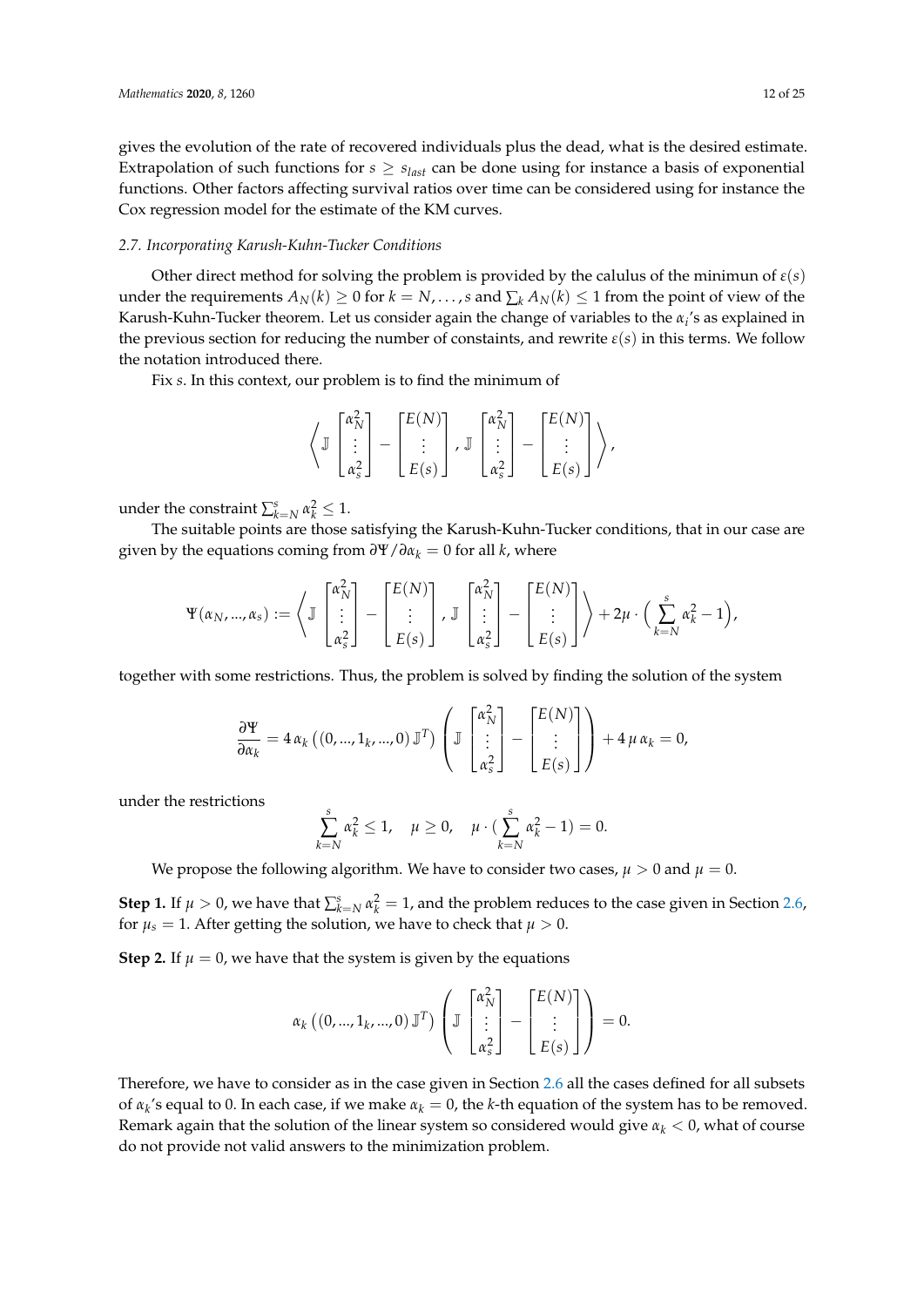The final result will be given, for the minimum obtained, by the value of  $A_N(s)$  given by

$$
A_N(s) = \sum_{k=N}^{s} \alpha_k^2.
$$

Since we are computing the minimum under global constraints, we do not need in this case to follow Step 3 in the algorithm explained in Section [2.6.](#page-9-0) Also, the final comments provided in this section about the optimization with respect to  $\mu_s$  are not needed in this case.

# <span id="page-12-0"></span>*2.8. Functional Estimate of the Survival Model*

A different approach, but similar in the sense that it is also based on the minimization of the error, is given by assuming a certain functional form for the survival function. Let us consider again the error  $\varepsilon(s)$ , and suppose that the extension of  $A_N$  to a function of real variable  $[N, \infty) \ni t \mapsto A_N(t)$  can be approximated by minimizing this error by means of a function  $a_N(t)$ .

Let us show a simple example. An exponential function with negative exponent is a classical model for survival curves. Note that the first *N* days, the function have to be constant equal to 0, since there are no recovered individuals or the dead; after this point, the easiest case is given by

$$
A_N(t) \sim a_N(t) = 1 - e^{-b(t-N+1)}, \quad t \in [N, \infty),
$$

where *b* and is a positive parameter that have to be determined. Then we have that

$$
\varepsilon(s) = \left( I(1) \left( 1 - e^{-b(1)} \right) - E(N) \right)^2 + \left( I(1) \left( 1 - e^{-b(2)} \right) + I(2) \left( 1 - e^{-b(1)} \right) - E(N+1) \right)^2 + \dots
$$
  
 
$$
\dots + \left( I(1) \left( 1 - e^{-b(s-N+1)} \right) + I(2) \left( 1 - e^{-b(s-N)} \right) + \dots
$$
  
 
$$
+ I(s-N) \left( 1 - e^{-b(2)} \right) + I(s-N+1) \left( 1 - e^{-b(1)} \right) - E(s) \right)^2.
$$

Standard optimization techniques can be used to get the minimum of such function, and the corresponding value of *b*. Note that this value depends on the value of *s*, and so some extrapolation techniques have to be used to get the best value of *b*. Although this option can be taken into account in case there are not good computing tools available, the previous method that we have proposed should give better results. So we center our attention in showing the solution of the problem using these techniques in the next section.

# <span id="page-12-1"></span>**3. Results: Computational Methods for Estimating the Kaplan-Meier Curve**

Suppose, as in the rest of the paper, that we have a function  $I(t)$  representing the new confirmed individuals at a time *t* and a function  $E(t)$  that represents the output of viral process (recovered+dead). For the aim of simplicity, and noting before that there is no change in the way the equations are solved, we assume that the delay *N* is equal to one. Using the basic convolution formula  $E = I * A_N$  explained in the previous sections, we propose three different methods for the estimate of the minimum that gives the solution to the optimization problem

$$
\varepsilon(s)
$$
, restricted to  $\left\{ (\alpha_N, ..., \alpha_s) : \sum_{k=N}^s \alpha_k^2 \le 1, \alpha_k \ge 0 \right\}$ ,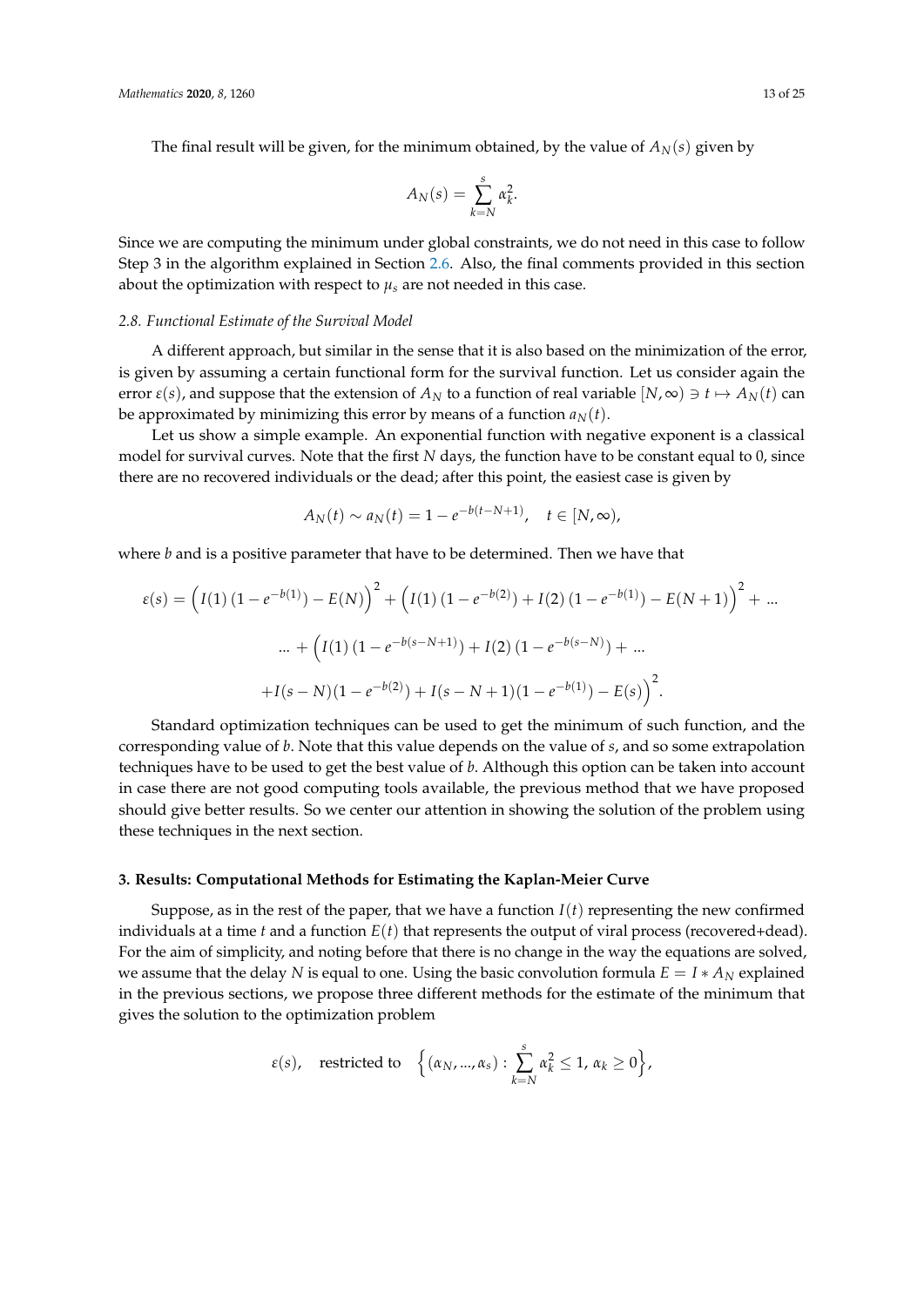where *s* is the last day for which the information is registered, and *ε*(*s*) is the associated cuadratic error

$$
\varepsilon(s) = \left\| \mathbb{J} \begin{bmatrix} \alpha_N^2 \\ \vdots \\ \alpha_s^2 \end{bmatrix} - \begin{bmatrix} E(N) \\ \vdots \\ E(s) \end{bmatrix} \right\|^2.
$$

Recall that, following the notation used in the previous sections,  $J$  is the lower triangular matrix of the cumulative sum of the number of new confirmed cases per day. If *s* is the last value of *t* for which we have recorded data, the final Kaplan-Meier function that represents the decreasing probability of the virus to survive is given by

$$
KM(t) := \mu_s - A_N(t) = 1 - \sum_{k=N}^{t} \alpha_k^2, \quad t \in \{N, ..., s\},
$$

where  $\mu_s$  is the parameter of progression of the epidemic disease; it will be also optimized in our model. With the aim of simplicity, and taking into account that an amount of confirmed people were considered already free of the virus the same day that they were recorded as confirmed at the hospitals, we will consider the case  $N = 0$  for checking the method. Further optimizations can be designed to get also the optimal value of *N* in the model. We use R software for the algorithms and computations.

In order to compare the solutions provided by the different methods, we use the data record of the first 24 days of the Covid-19 epidemics in Spain. The values are shown in Table [2.](#page-13-0)

<span id="page-13-0"></span>**Table 2.** Data record of infected people and the dead of the first 24 days of the Covid-19 epidemics in Spain (natural order from left to right). Data-source: [https://github.com/datadista/datasets/tree/](https://github.com/datadista/datasets/tree/master/COVID%2019) [master/COVID%2019.](https://github.com/datadista/datasets/tree/master/COVID%2019)

| Infected | 16 12   | 22 48 36 48 39 128 65     |     |  |                                    |  | 159 | 410       | 623 |
|----------|---------|---------------------------|-----|--|------------------------------------|--|-----|-----------|-----|
|          | 506 822 | 1259                      |     |  | 1544 2000 1438 1987 2538 3431 2833 |  |     | 4946 3646 |     |
| Dead     |         | 0 0 0 0 0 2 2 3 9 0 18 12 |     |  |                                    |  |     |           |     |
|          |         | -16                       | 152 |  | 21 182 107 169 235 324             |  |     | 394       | 462 |

<span id="page-13-1"></span>Recall that, according to Table [1,](#page-1-0) the function  $I(t)$  is the daily entry of new confirmed individuals and *M*(*t*) stands for the corresponding dead in the public health system. They are shown in Figure [1.](#page-13-1)



**Figure 1.** Daily data of new confirmed individuals (black line) and the new dead (red line). The dashed lines indicate the corresponding average. (Figures in HTML format are in Supplementary Materials).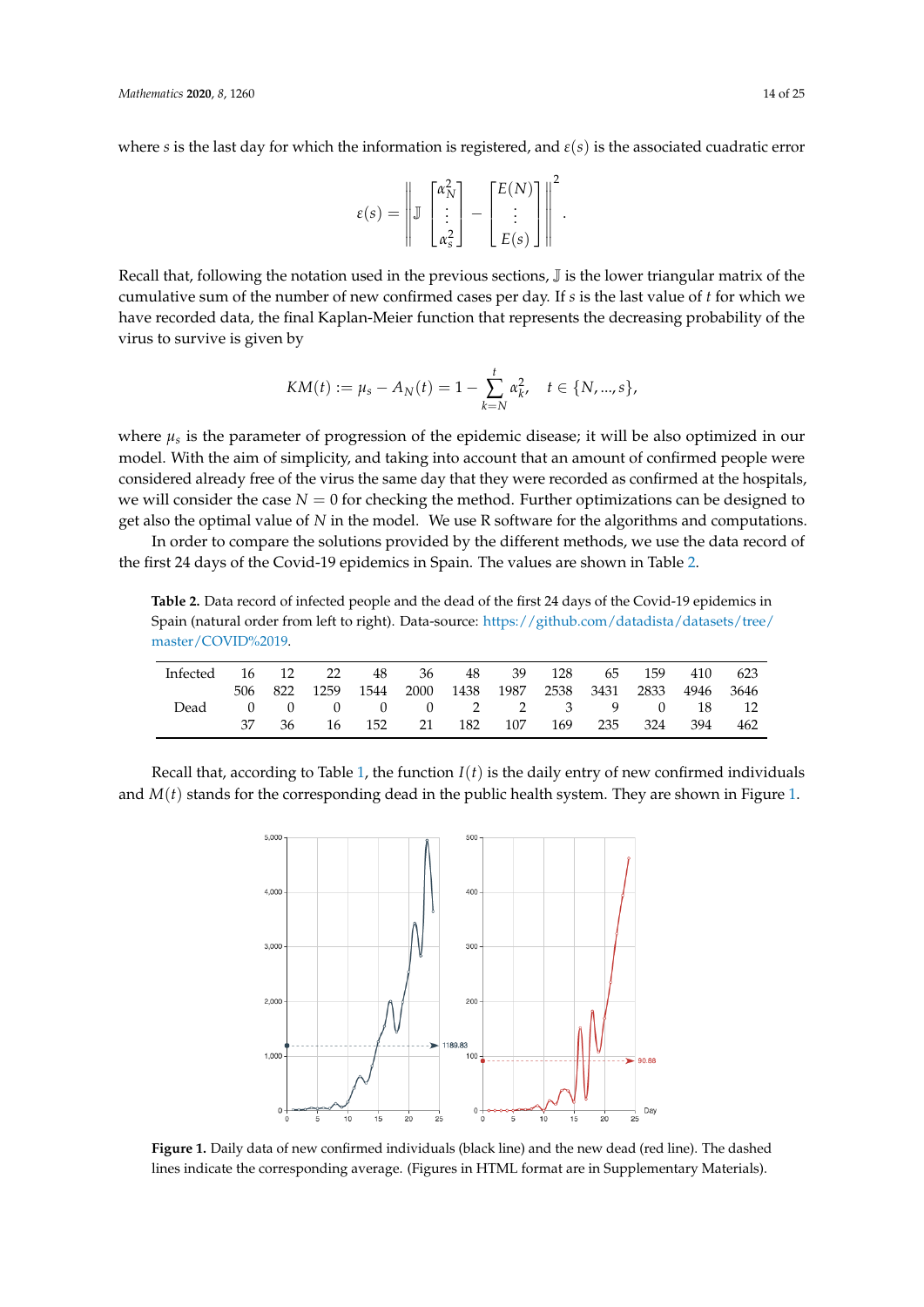The first 18 days the number of recovered patients was not registered. All the corresponding healed patients were registered together the 19th day; this day 498 new cases appear. In order to get some reasonable data for the example, we have exponentially distributed these cases through the dates from 1 to 21. The distribution formula was fitted using the data from day 25 to day 35. The final equation used to simulate these points is

$$
F(t) = 370 \left( \frac{1.16 \left( \exp(0.2633 t) - 1 \right)}{370} \right)^2, \quad 1 \le t \le 21.
$$

Table [3](#page-14-0) and Figure [2](#page-14-1) show the simulation provided for the recovered patients *F*(*t*).

<span id="page-14-0"></span>**Table 3.** Simulation of the recovered patients provided by the function  $F(t)$  (natural order from left to right).

<span id="page-14-1"></span>

**Figure 2.** Simulation of the daily hospital discharges given by the function *F*. The dashed line is the average and the mark point is the maximum.

The function *E*(*t*) is given by cumulative sum of the addition of the recovered individuals and the dead. It is shown in Table [4](#page-14-2) and Figure [3.](#page-15-1)

<span id="page-14-2"></span>**Table 4.** Cumulative sum of the addition of the recovered individuals and the dead (natural order from left to right).

| Recovered |        |        |        |       |      |                                         |        |        |
|-----------|--------|--------|--------|-------|------|-----------------------------------------|--------|--------|
| and       | 16     | 16.62  | - 35.7 | 49.58 | 89.8 | 131.34                                  | 156.82 | 324.99 |
| Dead      | 373.54 | 602.39 | 789    |       |      | 1093.15 1557.46 2359.46 3293.46 4205.46 |        |        |

The first proposed procedure to find a good approximation to the solution is a crude Monte Carlo method, in which a big amount of 23-coordinates vectors of possible solutions of the parameters *α* are considered. The second one uses also a probabilistic sampling, this time over the set of all points satisfying the Karush-Kuhn-Tucker conditions that provide suitable local minima. The last one uses also a direct strategy of optimization based on genetic algorithms.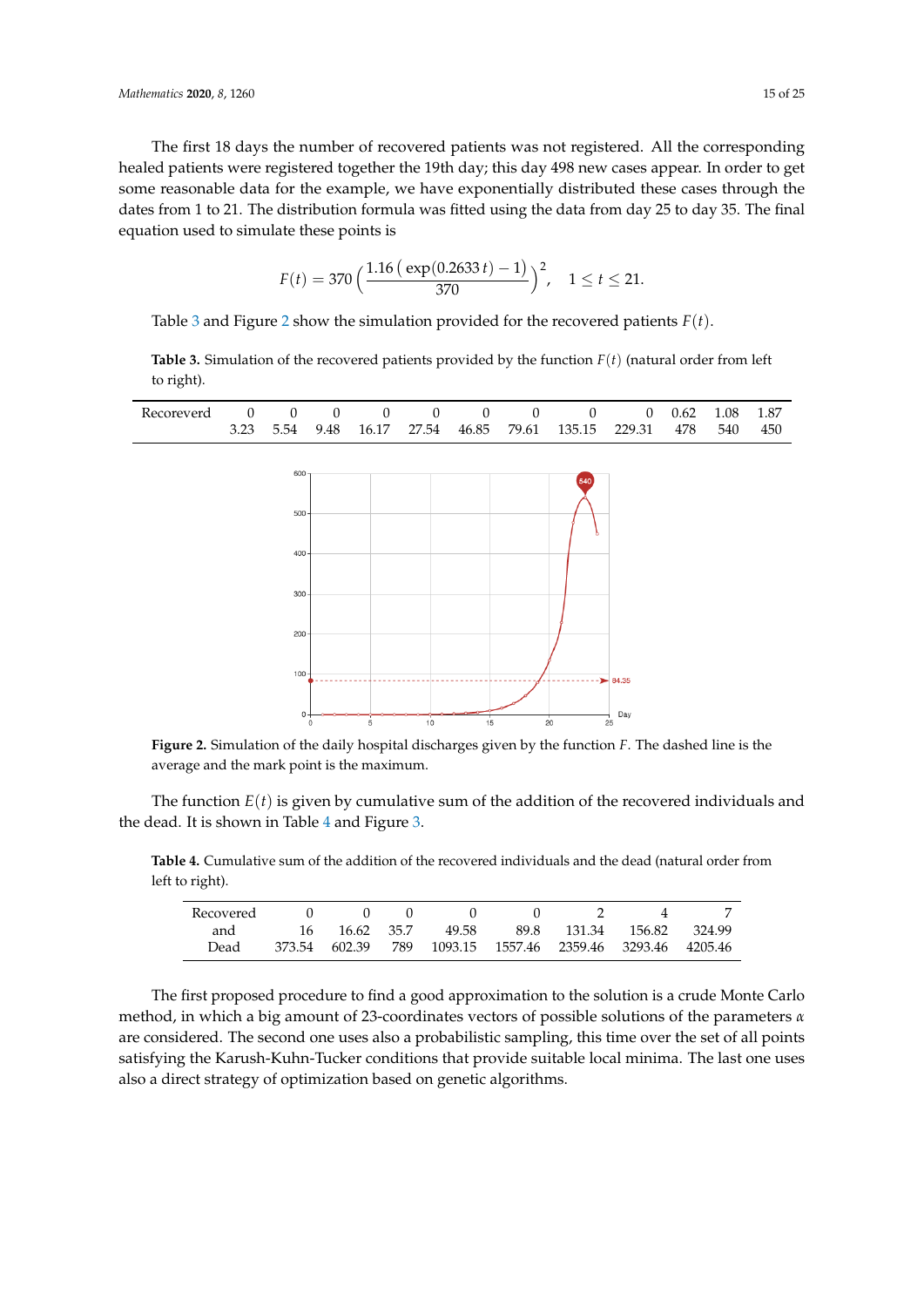<span id="page-15-1"></span>

**Figure 3.** Actual data of the cumulative sum function *E*, that is, the cumulative sum of the dead plus recovered individuals. The dashed line corresponds to the average.

# <span id="page-15-0"></span>*3.1. Monte Carlo Direct Approach*

We compute the error  $\varepsilon(s)$  for a big set of vectors  $(y_1, \ldots, y_s)$  in the positive part of the unit ball of the *s*-dimensional space  $\ell_1^s$ , and choose the one with the minimum error. For doing it, we take such kind of vectors uniformly distributed on the unit sphere of this space. Then we get randomly its norm uniformly in [0, 1]. In order to obtain a (quasi-)uniform distribution on all the set, we weight more vectors that are close to be norm one by weighting the norm *λ* obtained in the uniform distribution by writing a power of this function as  $\lambda^{1/expo}$  for a certain exponent  $1 \leq expo \leq s$ , that can be adapted to improve the result. The script used is:

```
### Define the error function using matrix J and vector E
ErrorVec < - function (v) {norm ((J) % * % v - E, type = "2")}
### Fix the expo parameter
expo < -10### Starting variables
mc < -c (1:24)mcfin <-c(1:24)ermc <- 100000000
for ( k in 1: 1000000){
  mc0 < -runif (24, min=0, max=1)
  mc < - (mc0 / sum(mc0)) * (runif(1, min=0, max=1))^(1 / exp0)if (ErrorVec(mc) > ermc) {mc < -c (1:24) *0}
  ermc <- min ( c ( ermc , ErrorVec ( mc )))
  if ( ErrorVec ( mc ) <= ermc ){ mcfin <- mc }
}
```
The main advantage of the method is that it provides a direct estimate of the behavior of the set of solutions. For instance, it allows to understand if the variations of the associated errors is big when a random election is made. In what follows we show the errors associated to the crude Monte Carlo approximation (MC) with *expo* = 1, 5, 10, and the associated errors in Table [5,](#page-15-2) showing that the best solution is found for *expo* = 10.

**Table 5.** Exponent in the random sampling and associated error.

| expo |                         | -5 | 10       |
|------|-------------------------|----|----------|
|      | Error 454.0506 431.0416 |    | 422.7197 |

<span id="page-15-2"></span>The associated coefficients  $\alpha_k^2$  for this case— mcfin in the script—written in the natural order are presented in Table [6](#page-16-1) (we write only 4 digits).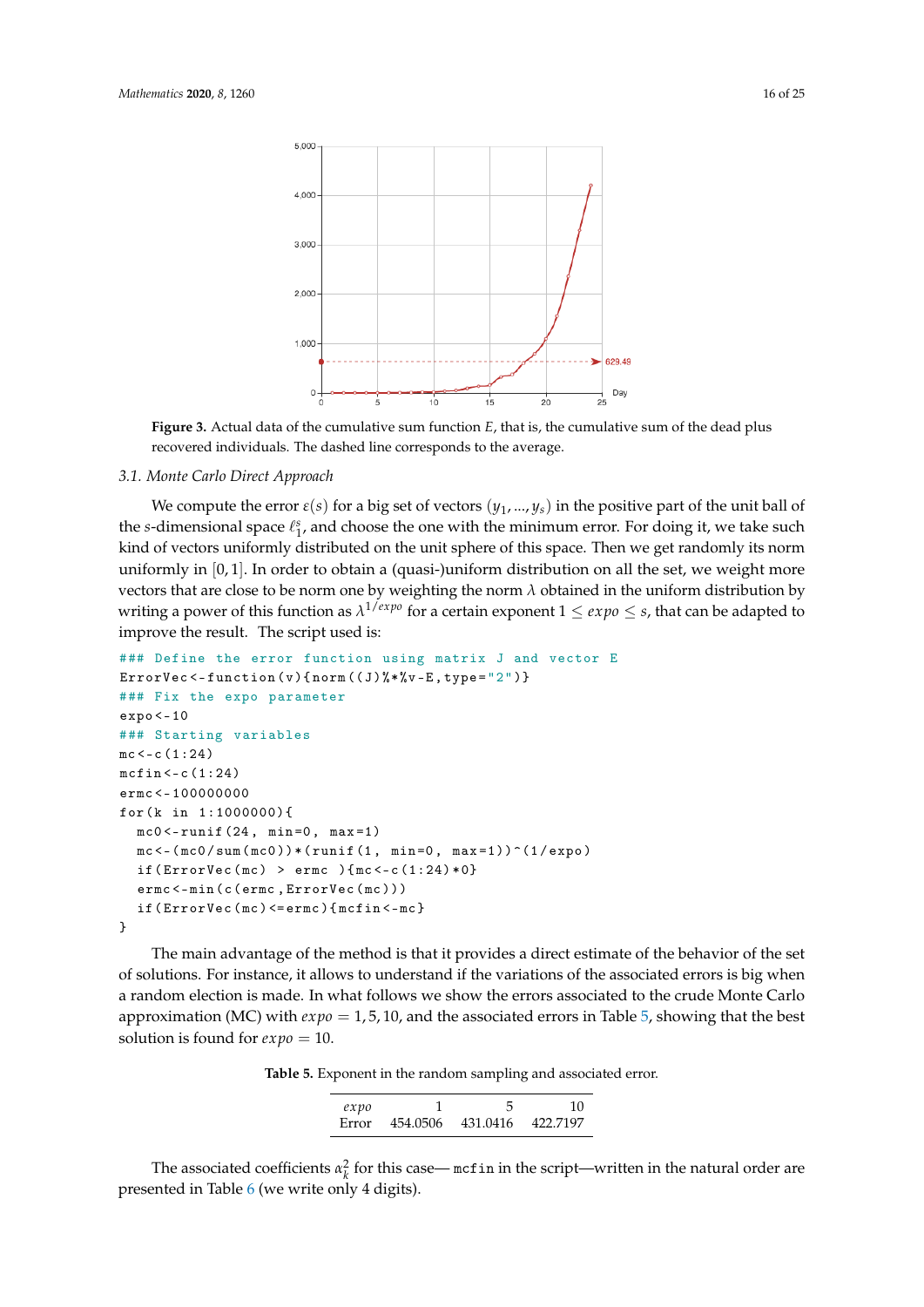<span id="page-16-1"></span>**Table 6.** Coefficients  $\alpha_k^2$  for the best MC solution (natural order from left to rigth).

|  |  | $0.0005$ $0.0013$ $0.0029$ $0.0150$ $0.0288$ $0.02970$ $0.0936$ $0.0865$ |  |
|--|--|--------------------------------------------------------------------------|--|
|  |  | 0.0403 0.0781 0.0707 0.0877 0.0875 0.0328 0.0547 0.0404                  |  |
|  |  | 0.0259 0.0227 0.0326 0.0322 0.0004 0.0048 0.0273 0.0304                  |  |

<span id="page-16-2"></span>Figure [4](#page-16-2) shows both the exact function *E* constructed from the actual data (see Table [4\)](#page-14-2) and its MC approximation—obtained by the multiplication of  $\mathbb J$  and the  $\alpha_k^2$  from Table [6.](#page-16-1)



**Figure 4.** Representation of function *E* consisting of cumulative recovered individuals plus the dead (black line) and its Monte Carlo approximation (red line). The bar graph is the pointwise error with the maximum (red point) and the average (dashed line).

# <span id="page-16-0"></span>*3.2. Sampling on the Configurations of Local Minima of the Optimization Problem Using Karush-Kuhn-Tucker Conditions*

Under the restrictions established in the Lagrangian by the constrains of the problem, a configuration (a vector)  $w = (w_1, ..., w_r) \in \mathbb{N}^s \times \cdots \times \mathbb{N}^s$ ,  $0 \le r < s$ , where no  $w_i, w_j$  coincide, represents the variables that are assumed to be 0 and, at the same time, the equations that are removed from the system of linear equations (see **Step 2** in the algorithm of Section [2.6\)](#page-9-0). The algorithm can be divided into two cases:

(1) The restriction  $\sum_{k=1}^{23} \alpha_k^2 = 1$  is assumed. In this case we use three auxiliary matrices (QQ0, QQ1 and ult0) that allow to write and solve the linear systems with the necessary requirements explained in the resolution method. This is done by using the script:

```
QQ0 <- matrix (nrow = s, ncol = s, byrow = FALSE, dimnames = NULL)
for (j in 1:s){
  for(k in 1:s){
     if (k > j + 1 | k < j) {
       QQ0 [j, k] < -0} else \{if (j == k \& j < s) {\mathcal{QQO}[j,k] < -1} \text{ else } {\mathcal{QQO}[j,k] < -1} \}QQ0 [s, s] < -0}
}
QQ1 <- matrix ( nrow = s , ncol = s , byrow = FALSE , dimnames = NULL )
for (j \in 1: (s-1)) {
  for ( k in 1:s ){
     QQ1 [j, k] <-0
     QQ1 [s, k] < -1}
}
ult0 < -rep(0, s)
```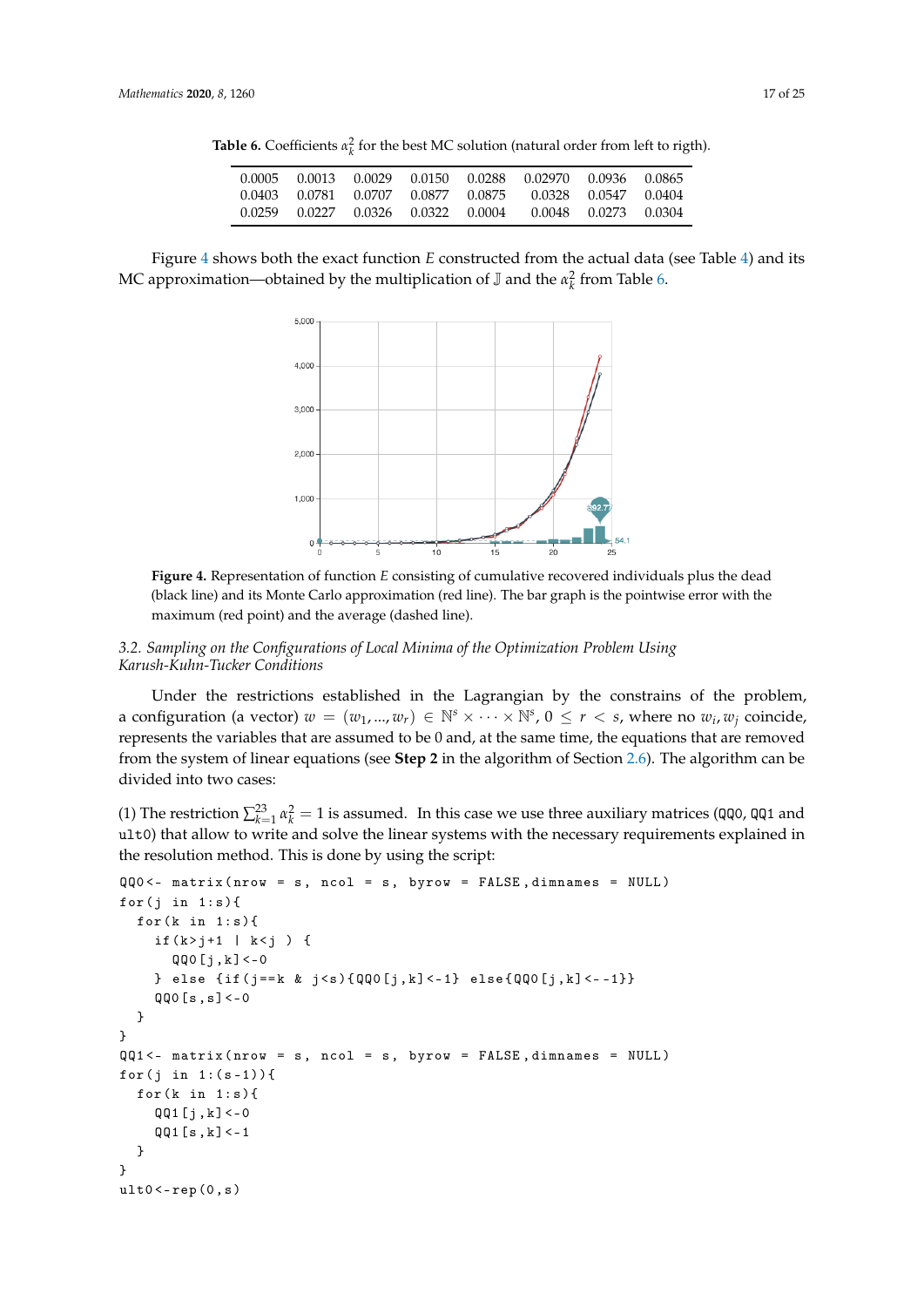#### ult0 [s] <-1

For the solution of the systems (with the corresponding error) we use the functions:

```
### Exact solution without removing any equation:
Z < - solve (QQ0% * %t (J) % * % J + QQ1, QQ0 % * %t (J) % * % E + ult0)
### Adapted functions providing the solution and the error
### when the equations labeled by the vector w are removed.
Sol1 < -function (w){
         m < -c (1: length(w))A < -QQO [-m, -m] % * % ((t(J) % * %J) [-w, -w]) + QQ1 [-m, -m]
         b < -QQ0 [-m, -m] % * (t(J) * *E) [-w] +ult0 [-m]
         Sol1 < -solve(A, b)Error1 <- function (w) {norm((J[, -w]) % * % Sol1 (w) - E, type = "2")}
```
Once again, a sampling technique that goes through all possible configurations of this type provides an estimate of the minimum. Of course, if the computing power is sufficient to calculate the solutions to all these configurations and the associated errors, an exact solution will be obtained. Since a direct sampling could repeat the configurations (the same numbers in a different order), we can restrict the search to sequences of increasing numbers. The corresponding script for this Monte Carlo's approximation of the solution is:

```
er <- 100000
Sol2 < -c(1:s)for (q \in 1: (s-2)) {
  for ( k in 1: 10000){
    w < -c (sample (1:s, q, replace = F))cc < -0for (u \in 1:(s-q)) {
      if (Sol1(w) [u] > = -0.00001)cc < -cc +1}
    if (c = (s - q) \& cr \geq Error1(w))\{ er \leq Error1(w)Sol2 < -Sol1(w)w1 < -w}
  }
}
### ErrorCaseEqual1 is the error for this case
ErrorCaseEqual1 <- er
```
After checking 10<sup>5</sup> iterations given by sets of *n* non zero coefficients, for  $1 \le n \le 23$ , we obtain an error *ε* = 89.7183. Figure [5](#page-18-0) shows the estimate provided for the function *E* associated to this solution, together with the function *E* itself. It can be seen that the approximation and the real data almost coincide. Superposition of graphs shows almost 100% of coincidence.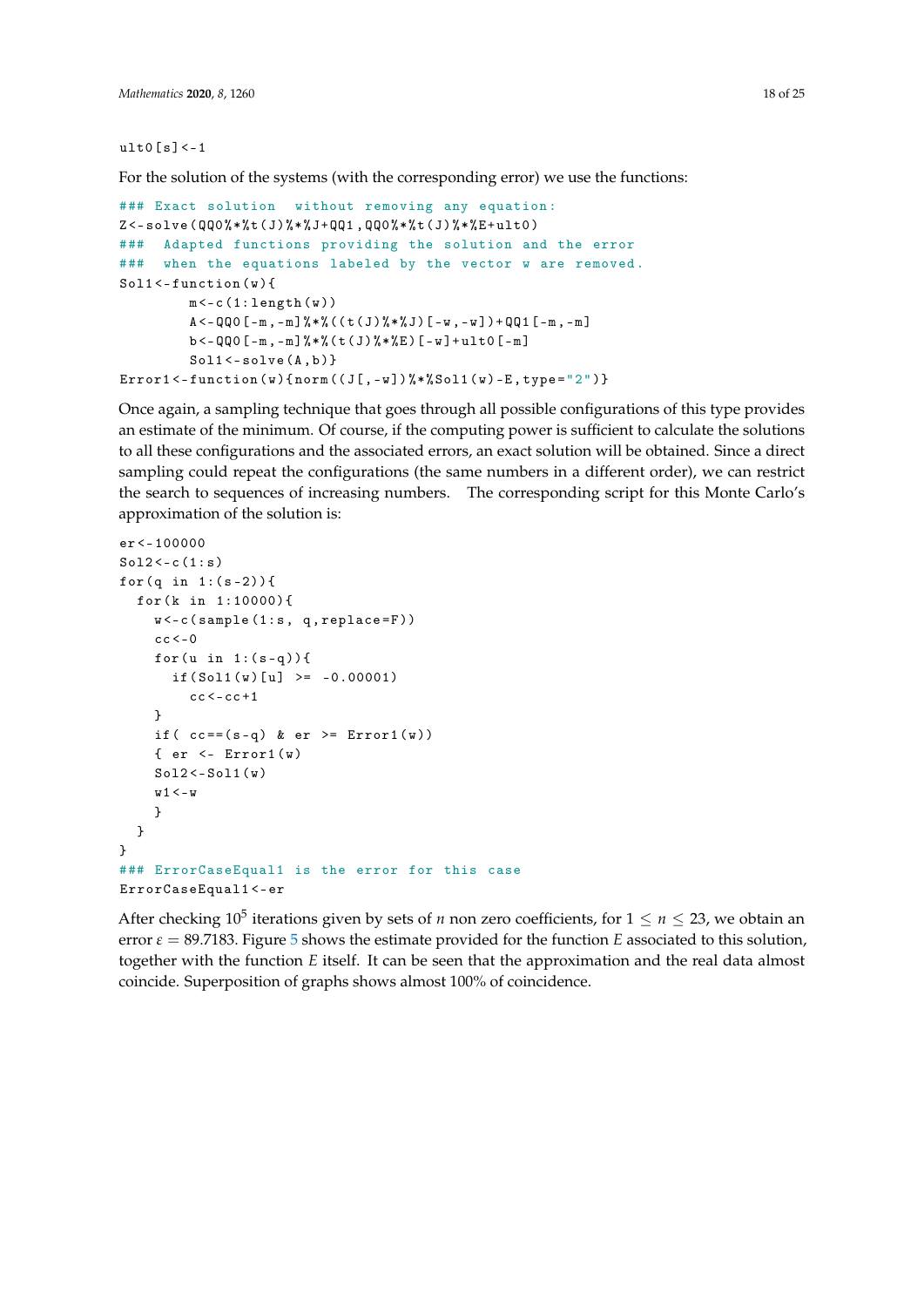<span id="page-18-0"></span>

**Figure 5.** Joint representation of the data in *E* (red line) and its approximation for the restriction case *sum* = 1 (black line). The bar graph is the pointwise error with the maximum (red point) and the average (dashed line).

(2) The condition  $\sum_{k=1}^{23} \alpha_k^2 < 1$  is assumed. The script used for this is:

```
er <- 100000
for (q \in 1: (s-2)) {
  for ( k in 1: 10000){
    w < -c (sample (1:s, q, replace=F))
    if ( sum ( Sol ( w ) ) \leq 1 ){
       cc < -0for (u \in 1: (s-q)) {
         if (Sol(w)[u] \ge -0.00001)cc < -cc +1}
       if (c = (s - q) \& cr \geq Error(w))\{ er \leq Error (w)### Sol0 is the solution
       Sol0 < -Sol(w)### w0 indicates which are the equations that have to be removed
       w0 < -w}
    }
  }
}
### ErrorCaseLess1 is the error for this case
ErrorCaseLess1 <- er
```
Now, after checking  $10^5$  iterations defined by sets of *n* non zero coefficients, for  $1\leq n\leq 23$ , we obtain an error  $\varepsilon = 131.0098$ . Figure [6](#page-19-1) shows the estimate provided for the function *E* associated to this solution, together with the function *E* itself. It can be seen that the approximation and the real data almost coincide. Superposition of graphs shows almost 100 % of coincidence.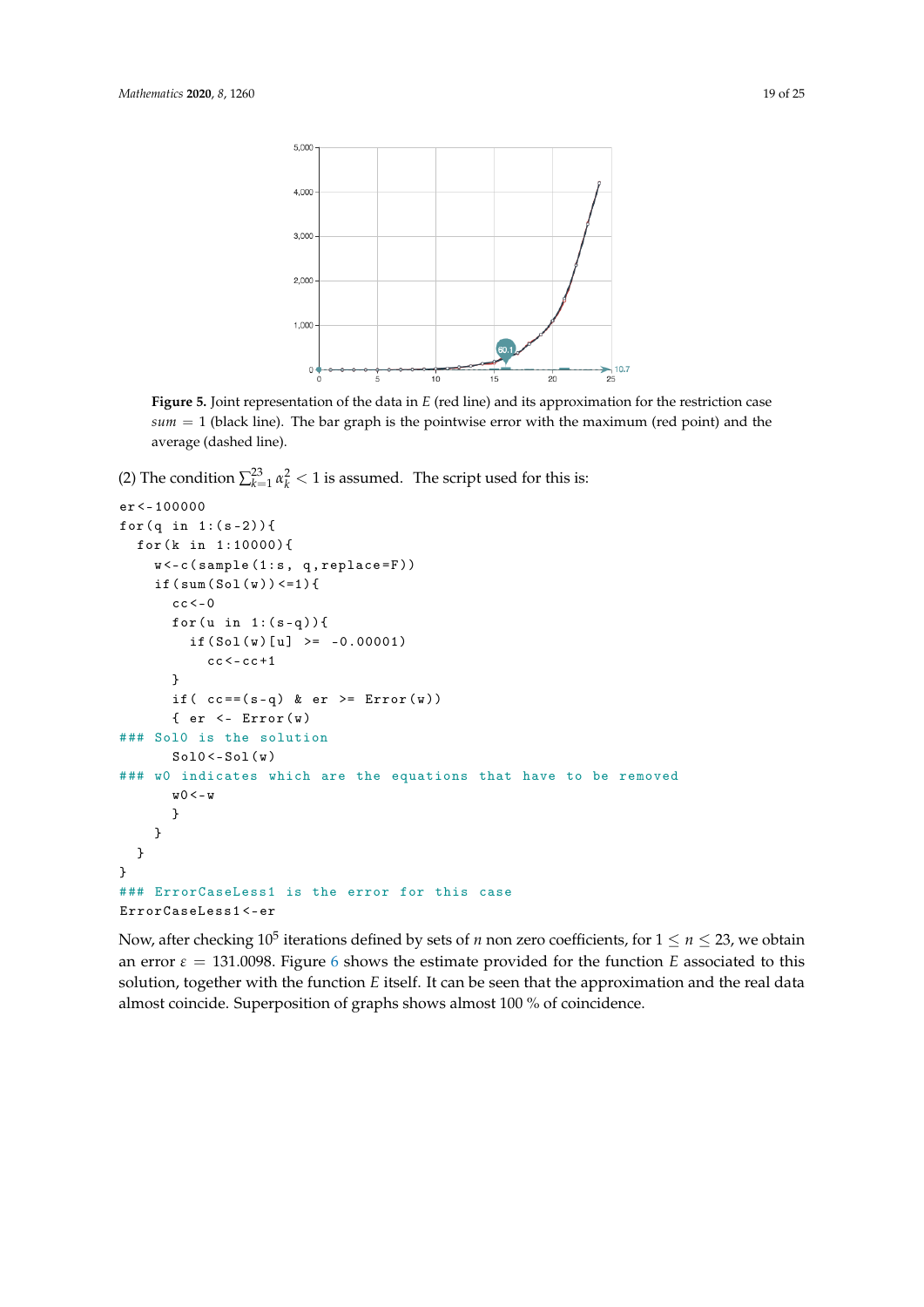<span id="page-19-1"></span>

**Figure 6.** Joint representation of the data in *E* (red line) and its approximation for the restriction case *sum* < 1 (black line). The bar graph is the pointwise error with the maximum (red point) and the average (dashed line).

Table [7](#page-19-2) shows the coefficients  $\alpha_k^2$  associated to both estimates (4 digits, compare with Table [6\)](#page-16-1).

<span id="page-19-2"></span>**Table 7.** First 12 coefficients  $\alpha_k^2$  of the survival functions for the cases  $sum < 1$  and  $sum = 1$  (the remaining coefficients are 0).

| $sum < 1$ 0 0.0046 0 0 0.1492 0 0.1535 0 0.6395 0          |  |  |  |  |  |  |
|------------------------------------------------------------|--|--|--|--|--|--|
| $sum = 1$ 0 0.0013 0 0 0 0 0.1903 0 0.1216 0 0.3313 0.3555 |  |  |  |  |  |  |

<span id="page-19-3"></span>Figure [7](#page-19-3) shows the survival functions associated to the three approximations that we have presented using different sampling techniques. They can be compared with the one obtained using genetic algorithms in next subsection.



**Figure 7.** Representation of the survival function estimates for the three methods. The red line is the crude Monte Carlo estimate (big Error 422.7197), the black one is the genetic algorithm result, and the red one is the exact approximation based on the Karush-Kuhn-Tucker conditions. The errors for this last/better method are 89.7183—when the constraint *sum* = 1 is assumed, and 131.0098 for the case  $sum < 1$ .

## <span id="page-19-0"></span>*3.3. Genetic Algorithms*

A Genetic Algorithm (GA) has been used to calculate an approximated solution of the problem. GAs belong to the category of evolutionary algorithms (EAs), which mimic biological evolution and are based on populations of individuals, where every individual is, in general, a vector from the search space that is a candidate to be a solution the problem. These candidates should be evaluated using a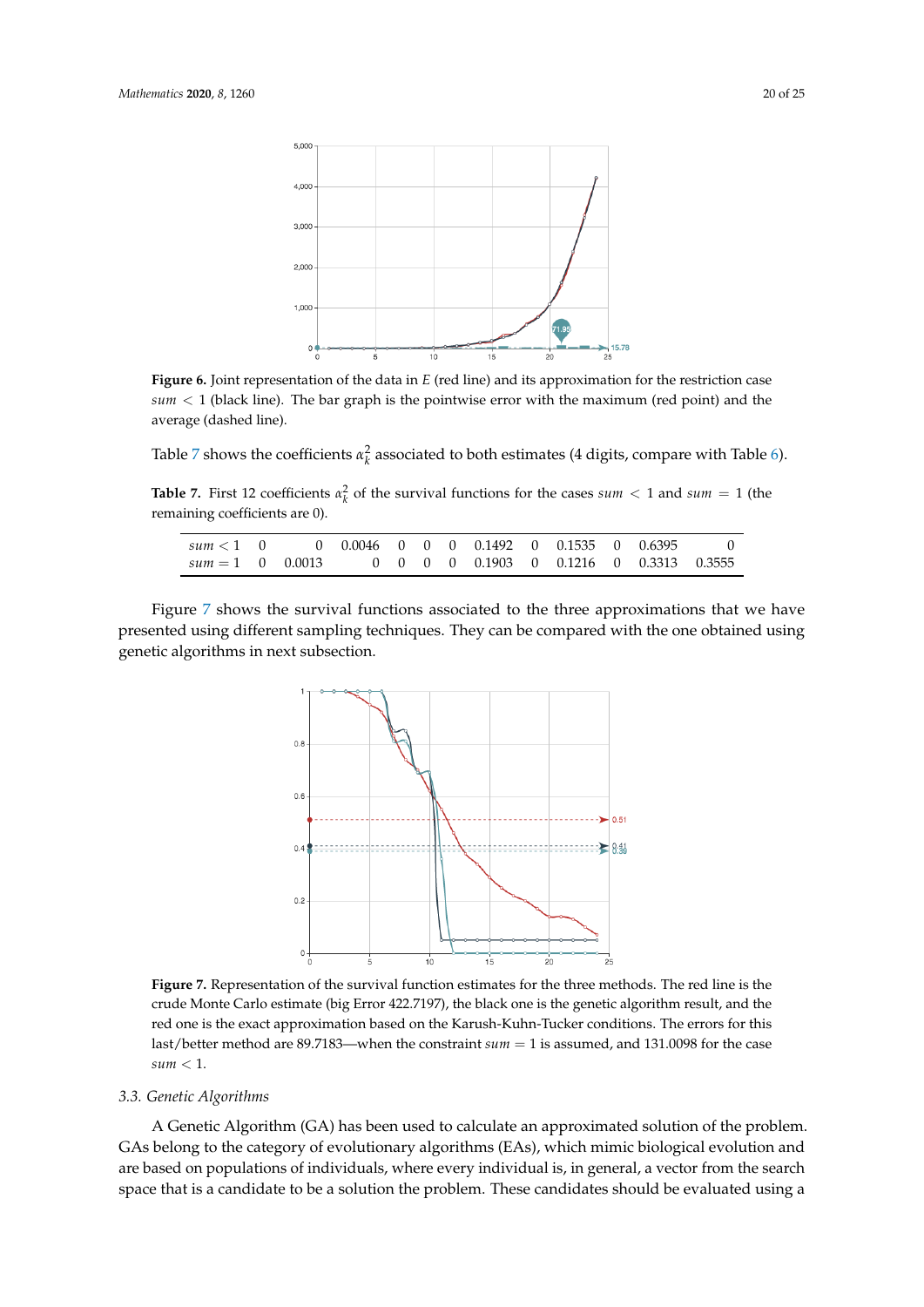fitness function [\[24\]](#page-24-3). We get profit on both the good results obtained with GAs, together with their capability to handle a wide variety of problems with different degrees of complexity, what explains their wide use. Our GA have been designed for getting an approximate solution to the problem by defining a new error that balances the error  $\varepsilon(s)$  and the estimate of the cumulative sum  $|\sum_{k=1}^{s} \alpha_k^2 - \mu_s|$ , where  $\mu_s$  can be handled to improve the result using additional information, starting for example with  $\mu_s = 1$ . We define as a fitness function:

$$
\nu(s) = \gamma_1 \varepsilon(s) + \gamma_2 \left| \sum_{k=1}^{s} \alpha_k^2 - \mu_s \right|,
$$

where  $\gamma_1$  and  $\gamma_2$  are weights to balance the terms in the error, being chosen on the basis of the observed convergence properties. The second term of this error function is in fact a constrain over the first part. In the minimization problem it is given by the inequality  $\sum_{k=1}^s \alpha_k^2 \leq \mu_s$ . The quotient  $\gamma_1/\gamma_2$  plays the role of "adjustment variable", being  $\gamma_1$ ,  $\gamma_2$  < 1 and  $\gamma_1$  +  $\gamma_2$  = 1.

We have used the GA Package in R [\[25](#page-24-4)[,26\]](#page-24-5) and we have defined a real-valued GA problem with variables  $\{\alpha_k^2\}_{k=1}^s$ . As the genetic algorithm maximizes, we have used as a fitness function  $1/\nu(s)$ . The algorithm has two arguments that influence in its convergence: the population size (popSize) that represents the number of possible solutions that the algorithm evaluate—with the fitness function—in each iteration and the total number of iterations (maxiter). The GA algorithm progress applying the genetic operators (*crossover* and *mutation*) to the members of the population to produce the offsprings that will form part of the population in the next iteration ( $[24]$ ). We have considered values of the popSize of 100, 250 and 500 in combination with maxiter that takes values equal to 5000, 250,00 and 50,000. In Table [8](#page-20-0) we can see values of the relative error, defined as the norm of the difference between the approximated solution obtained with GA and the solution obtained in Section [3.2.](#page-16-0) The bigger the number of iterations and the population size, the lower the error.

|         | maxiter |        |        |         |  |  |  |  |  |  |
|---------|---------|--------|--------|---------|--|--|--|--|--|--|
| popSize | 5000    | 25,000 | 50,000 | 100,000 |  |  |  |  |  |  |
| 100     | 0.42    | 0.26   | 0.22   | 0.18    |  |  |  |  |  |  |
| 250     | 0.38    | 0.23   | 0.19   | 0.17    |  |  |  |  |  |  |
| 500     | 0.33    | 0.22   | 0.18   | 0.16    |  |  |  |  |  |  |

<span id="page-20-0"></span>**Table 8.** Relative error between the exact (Section [3.2\)](#page-16-0) and the approximated solution using GAin terms of the maximum number of iterations and the population size.

Taking into account the increase in the CPU time when we increase both, number of iterations and population size and the lowering in the relative error obtained, we have fix the values maxiter = 50,000 and popSize = 250. CPU time in a Macbook 2015 (Dual-Core Intel Core i5 2,7 GHz) with 8GB of memory laptop takes less than 30 min. For these values fixed, we have study for this particular case the value of the quotient  $\gamma_1/\gamma_2$  for which we obtain the best approximated solution. This has been obtained for a value  $\gamma_1/\gamma_2 = 9$ . The solution obtained can be seen in Figures [8](#page-21-0) and [9.](#page-22-1) It can be observed that the approximation is very good, being the error very small. This value of the quotient means that, in this particular case, the first part of the error function is much more important that the second part relative to the condition  $\left|\sum_{k=1}^{s} \alpha_k^2 - \mu_s\right|$ . Anyway we want to point out that the extreme values  $\gamma_1 = 1.0$  and  $\gamma_2 = 0$ —that is possible to implement numerically—do not produce an acceptable solution or, in other words, the condition  $\left| \sum_{k=1}^{s} \alpha_k^2 - \mu_s \right|$  is necessary for obtaining a good approximation. Finally, this is not the general situation and, with real data from Covid-19 ([\[27\]](#page-24-6)) the best fitting is obtained with much more balanced quotient, being the usual value  $\gamma_1/\gamma_2 = 1$ .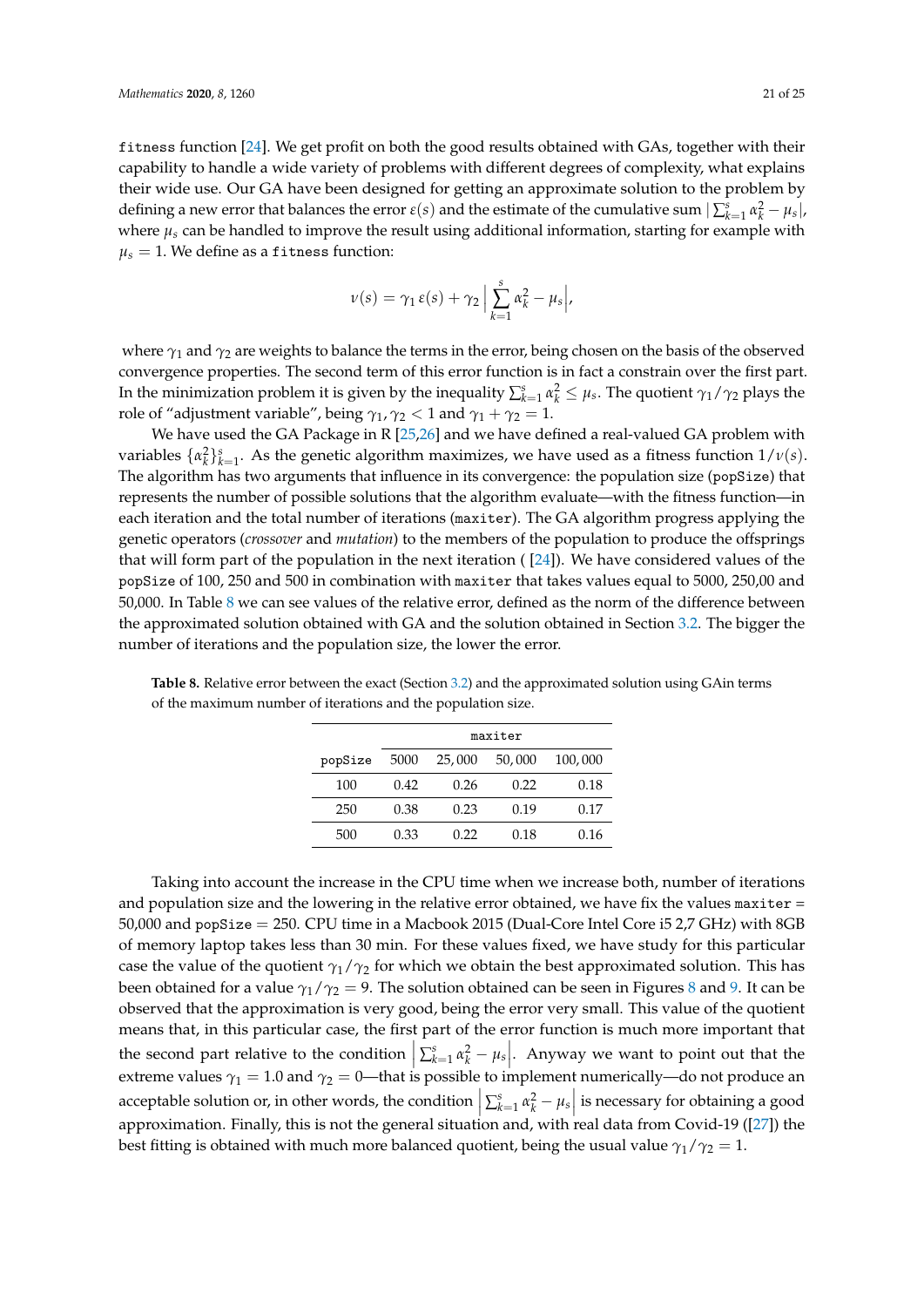```
library ("GA")
### Built matrix J with Data.
s <- 23 ### Dimension of the problem
### Define the error function using matrix J and vector E
ErrorVec < - function (v) {norm((J)%*%v-E, type="2")}/norm (E)
### Vector v is the solution of the problem
### Define the fitness function
fitness \leq function (x) 1/(g1*ErrorVec(v)+g2*abs(sum(v)-mu_s))### Starting variables
mu_s < -1g1 < -1g2 < -1### Define upper and lower bounds for the values
### of the components of vector v
lb \leftarrow rep(0, s)ub \leftarrow rep (1, s)### Finally with fixed labels monitor='FALSE" to
### avoid the printscreen.
### See documentation for more details .
GA <- ga (type = "real-valued", fitness = fitness,
         lower = lb, upper = ub,popSize =250 , maxiter =50000 , monitor ='FALSE ',
         seed =123456)
### Solution is save in variable Sol
Sol <-c( GA@solution )
```
<span id="page-21-0"></span>

**Figure 8.** Joint representation of data and fitting using genetic algorithms.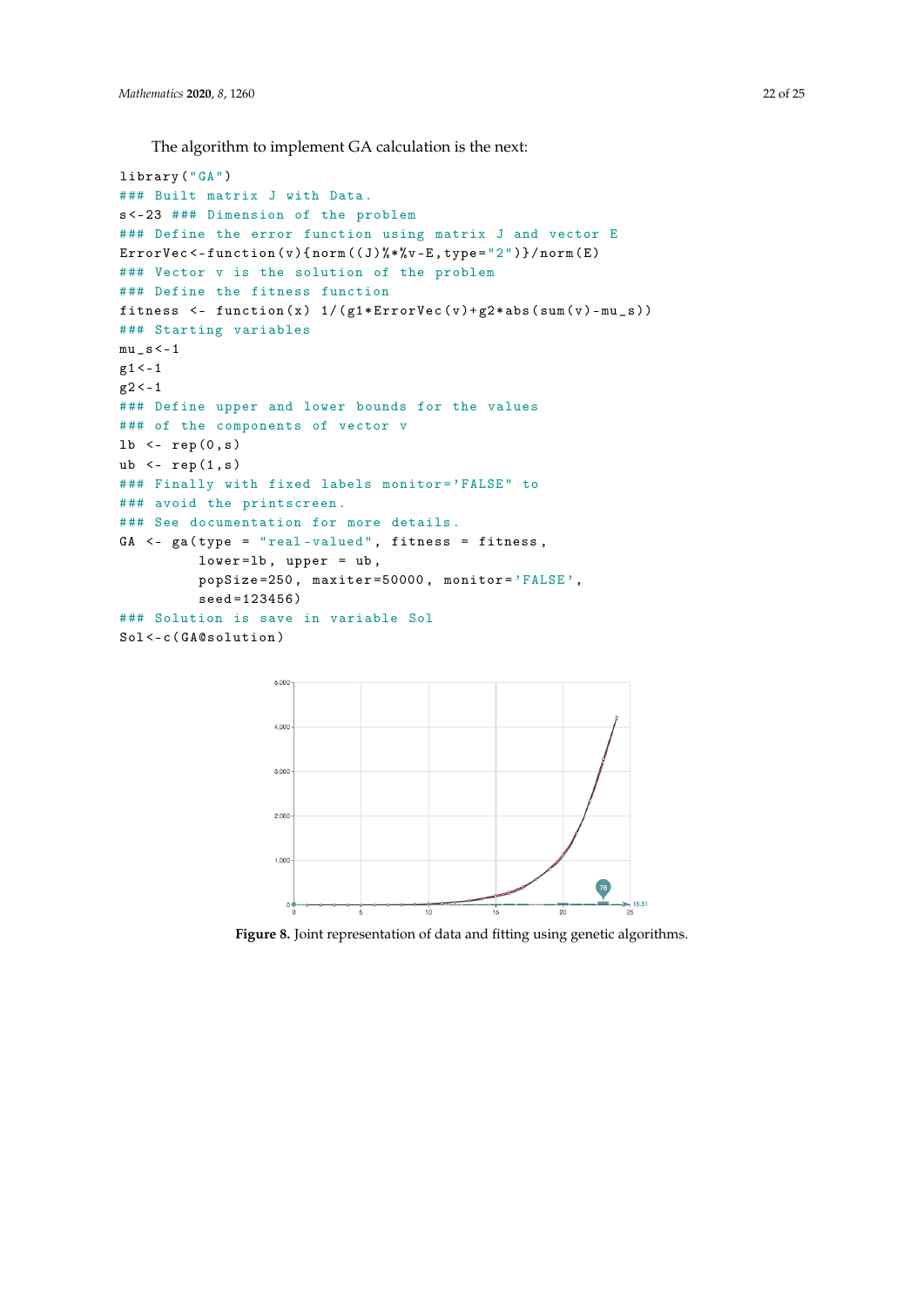<span id="page-22-1"></span>

**Figure 9.** Survival function using genetic algorithms.

In short, as the reader can see, the Monte Carlo method applied directly provides a weak approach to the solution of the problem. The best solution is clearly obtained when sampling over the set of all the systems of equations that describe the local minima. This combination of exact solutions of linear systems with Monte Carlo sampling gives good solutions—even the 'exact' solution for small datasets, but poses the problem of needing powerful computational tools when the size of the datasets increases. This is due to a "combinatorial" growth of the number of systems of equations coming from the Lagrange equation together with the associated Karush-Kuhn-Tucker conditions. Finally, compared with the results in Figure [7,](#page-19-3) genetic algorithms provide very good results, as can be seen in Figures [8](#page-21-0) and [9,](#page-22-1) even when the dataset is large. The reader can find some calculations with larger datasets than those in this example in Reference [\[27\]](#page-24-6) using this method.

# <span id="page-22-0"></span>**4. Conclusions**

We have shown a general model to calculate and describe the Kaplan-Meier curve of the virus in an epidemic process, in which the information is given as aggregated data per day: confirmed individuals, recovered individuals and the dead. The use of the survival curves obtained in this way could help in the management of resources for the response to an epidemic process at all levels: at the national level—to know the response capacity of a national health system in an emergency situation, at the local level—in a city, for the management of patients between different health centers, or at the hospital level—for example, to forecast the number of beds that might be needed.

We have made a complete mathematical study of the model, finding the main equations that describe it and proposing different methods to solve them, in order to represent the final results as modeling curves and survival curves. Thus, an analysis of how to solve the equations is given, from a crude Monte Carlo method, the description of the exact method of solution mixed with Monte Carlo search in the space of the local minima, and the use of a genetic algorithm.

**Supplementary Materials:** The following are available online at [http://www.mdpi.com/2227-7390/8/8/1260/s1.](http://www.mdpi.com/2227-7390/8/8/1260/s1) HTML versions of the figures can be found as supplementary material. The data are taken from the public repositories on Covid-19 (published by the Spanish Government), and are not interesting in themselves as far as this article is concerned.

**Author Contributions:** All the authors have contributed equally to the present work, in the creation of the general model and its mathematical construction. In addition, J.M.C. has been in charge of the algorithm and the graphics, L.M.G.-R. has been in charge of the calculations, A.G.-V. has attended to the biological meaning and the fit of the model with the epidemic process it represents, and E.A.S.-P. has designed the general mathematical framework and its formalization. Conceptualization, A.G.-V.; Formal analysis, E.A.S.-P.; Investigation, J.M.C., L.M.G.-R., A.G.-V. and E.A.S.-P.; Methodology, L.M.G.-R.; Validation, L.M.G.-R. and A.G.-V.; Visualization, J.M.C. All authors have read and agreed to the published version of the manuscript.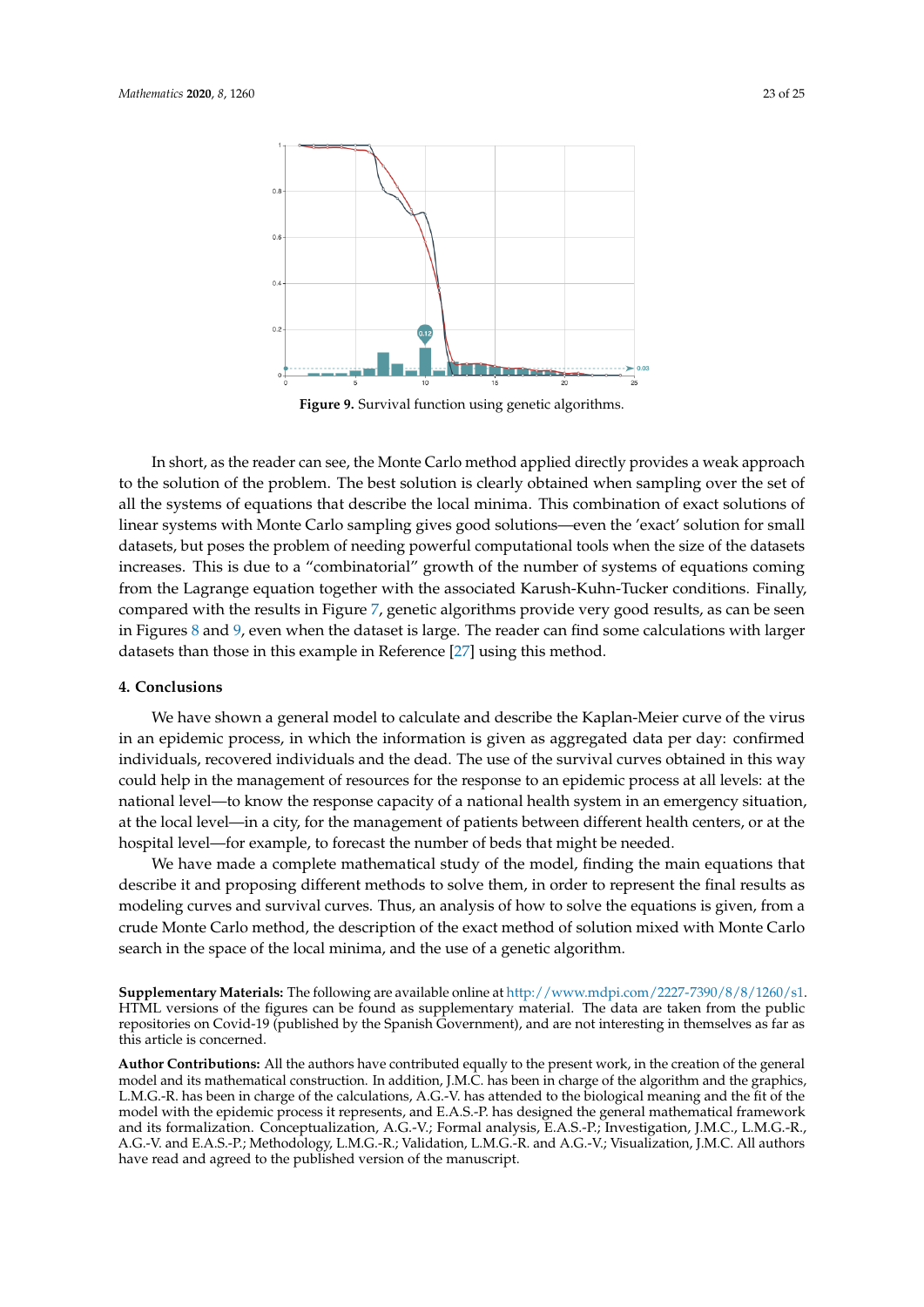**Funding:** This research was funded by Ministerio de Ciencia, Innovación y Universidades: MTM2016-77054-C2-1-P and Generalitat Valenciana: Cátedra de Transparencia y Gestión de Datos (U.P.V.).

**Acknowledgments:** The authors would like to thank the referees for their valuable comments which helped to improve the manuscript. The author gratefully acknowledge the support of Cátedra de Transparencia y Gestión de Datos, Universitat Politècnica de València y Generalitat Valenciana, Spain. The last author gratefully acknowledges the support of the Ministerio de Ciencia, Innovación y Universidades (Spain) and FEDER under grant MTM2016-77054-C2-1-P.

**Conflicts of Interest:** The authors declare no conflict of interest.

# **References**

- <span id="page-23-0"></span>1. Ai, T.; Yang, Z.; Hou, H. Correlation of Chest CT and RT-PCR Testing in Coronavirus Disease 2019 (COVID-19) in China: A Report of 1014 Cases. *Radiology* **2020**, 200642. [\[CrossRef\]](http://dx.doi.org/10.1148/radiol.2020200642) [\[PubMed\]](http://www.ncbi.nlm.nih.gov/pubmed/32101510)
- <span id="page-23-18"></span>2. Chen, D.; Xu, W.; Lei, Z.; Huang, Z.; Liu, J.; Gao, Z.; Peng, L. Recurrence of positive SARS-CoV-2 RNA in COVID-19: A case report. *Int. J. Infect. Dis.* **2020**, *93*, 297–299. [\[CrossRef\]](http://dx.doi.org/10.1016/j.ijid.2020.03.003) [\[PubMed\]](http://www.ncbi.nlm.nih.gov/pubmed/32147538)
- <span id="page-23-1"></span>3. Monto, A.S.; Cowling, B.J.; Peiris, J.S.M. Coronaviruses. *Viral Infect. Hum. Epidemiol. Control* **2014**, 199–223. [\[CrossRef\]](http://dx.doi.org/10.1007/978-1-4899-7448-81-0)
- <span id="page-23-2"></span>4. Kaplan, E.L.; Meier, P. Nonparametric estimation from incomplete observations. *J. Am. Stat. Assoc.* **1958**, *53*, 457–481. [\[CrossRef\]](http://dx.doi.org/10.1080/01621459.1958.10501452)
- <span id="page-23-3"></span>5. Kenah, E. Contact intervals, survival analysis of epidemic data, and estimation of *R*0. *Biostatistics* **2011**, *12*, 548–566. [\[CrossRef\]](http://dx.doi.org/10.1093/biostatistics/kxq068) [\[PubMed\]](http://www.ncbi.nlm.nih.gov/pubmed/21071607)
- <span id="page-23-4"></span>6. Kenah, E. Non-parametric survival analysis of infectious disease data. *J. R. Soc. Ser. B (Stat. Methodol.)* **2013**, *75*, 277–303. [\[CrossRef\]](http://dx.doi.org/10.1111/j.1467-9868.2012.01042.x) [\[PubMed\]](http://www.ncbi.nlm.nih.gov/pubmed/23772180)
- <span id="page-23-5"></span>7. Ogluszka, M.; Orzechowska, M.; Jedroszka, D.; Witas, P.; Bednarek, A.K. Evaluate Cutpoints: Adaptable continuous data distribution system for determining survival in kaplan-meier estimator. *Comput. Methods Programs Biomed.* **2019**, *177*, 133–139. [\[CrossRef\]](http://dx.doi.org/10.1016/j.cmpb.2019.05.023) [\[PubMed\]](http://www.ncbi.nlm.nih.gov/pubmed/31319941)
- <span id="page-23-6"></span>8. Brauer, F. Compartmental models in epidemiology. In *Mathematical Epidemiology*; Springer: Berlin/Heidelberg, Germany, 2008; pp. 19–79.
- 9. Choisy, M.; Guegan, J.F.; Rohani, P. Mathematical modeling of infectious diseases dynamics. In *Encyclopedia of Infectious Diseases: Modern Methodologies*; Tibayrenc, M., Ed.; John Wiley & Sons: Hoboken, NJ, USA, 2007; Chapter 22, pp. 379–404. [\[CrossRef\]](http://dx.doi.org/10.1137/S0036144500371907)
- <span id="page-23-13"></span>10. Hethcote, H.W. The mathematics of infectious diseases. *SIAM Rev.* **2000**, *42*, 599–653. [\[CrossRef\]](http://dx.doi.org/10.1137/S0036144500371907)
- <span id="page-23-7"></span>11. Silal, S.P.; Little, F.; Barnes, K.I.; White, L.J. Sensitivity to model structure: A comparison of compartmental models in epidemiology. *Health Syst.* **2016**, *5*, 178–191. [\[CrossRef\]](http://dx.doi.org/10.1057/hs.2015.2)
- <span id="page-23-8"></span>12. Kermack, W.O.; McKendrick, A.G. A Contribution to the Mathematical Theory of Epidemics. *Proc. R. Soc. A* **1927**, *115*, 700–721.
- <span id="page-23-9"></span>13. Kamvar, Z.N.; Cai, J.; Pulliam, J.R.; Schumacher, J.; Jombart, T. Epidemic curves made easy using the R package incidence. *F1000 Res.* **2019**, *8*, 139. [\[CrossRef\]](http://dx.doi.org/10.12688/f1000research.18002.1) [\[PubMed\]](http://www.ncbi.nlm.nih.gov/pubmed/31119031)
- <span id="page-23-10"></span>14. Bailey, N.T. *The Elements of Stochastic Processes with Applications to the Natural Sciences*; John Wiley & Sons: New York, NY, USA, 1990; Volume 25.
- <span id="page-23-11"></span>15. Bastin, G. Lectures on Mathematical Modelling of Biological Systems. Available online: [http://citeseerx.ist.](http://citeseerx.ist.psu.edu/viewdoc/download?doi=10.1.1.465.8665&rep=rep1&type=pdf) [psu.edu/viewdoc/download?doi=10.1.1.465.8665&rep=rep1&type=pdf](http://citeseerx.ist.psu.edu/viewdoc/download?doi=10.1.1.465.8665&rep=rep1&type=pdf) (accessed on 27 March 2020)
- <span id="page-23-12"></span>16. Keeling, M.J.; L. Danon. Mathematical modelling of infectious diseases. *Br. Med. Bull.* **2009**, *92*, 33–42. [\[CrossRef\]](http://dx.doi.org/10.1093/bmb/ldp038) [\[PubMed\]](http://www.ncbi.nlm.nih.gov/pubmed/19855103)
- <span id="page-23-14"></span>17. Brown, G.D.; Oleson, J.J.; Porter, A.T. An empirically adjusted approach to reproductive number estimation for stochastic compartmental models: A case study of two Ebola outbreaks. *Biometrics* **2016**, *72*, 335–343. [\[CrossRef\]](http://dx.doi.org/10.1111/biom.12432) [\[PubMed\]](http://www.ncbi.nlm.nih.gov/pubmed/26574727)
- <span id="page-23-15"></span>18. Huppert, A.; Katriel, G. Mathematical modelling and prediction in infectious disease epidemiology. *Clin. Microbiol. Infect.* **2013**, *19*, 999–1005. [\[CrossRef\]](http://dx.doi.org/10.1111/1469-0691.12308) [\[PubMed\]](http://www.ncbi.nlm.nih.gov/pubmed/24266045)
- <span id="page-23-16"></span>19. Paul, M. Foreseeing the future in infectious diseases: Can we? *Clin. Microbiol. Infect.* **2013**, *19*, 99–992. [\[CrossRef\]](http://dx.doi.org/10.1111/1469-0691.12300) [\[PubMed\]](http://www.ncbi.nlm.nih.gov/pubmed/24118620)
- <span id="page-23-17"></span>20. Roosa, K.; Lee, Y.; Luo, R.; Kirpich, A.; Rothenberg, R.; Hyman, J.M.; Yan, P.; Chowell, G. Short-term forecasts of the COVID-19 epidemic in Guangdong and Zhejiang, China: February 13–23, 2020. *J. Clin. Med.* **2020**, *9*, 596. [\[CrossRef\]](http://dx.doi.org/10.3390/jcm9020596) [\[PubMed\]](http://www.ncbi.nlm.nih.gov/pubmed/32098289)